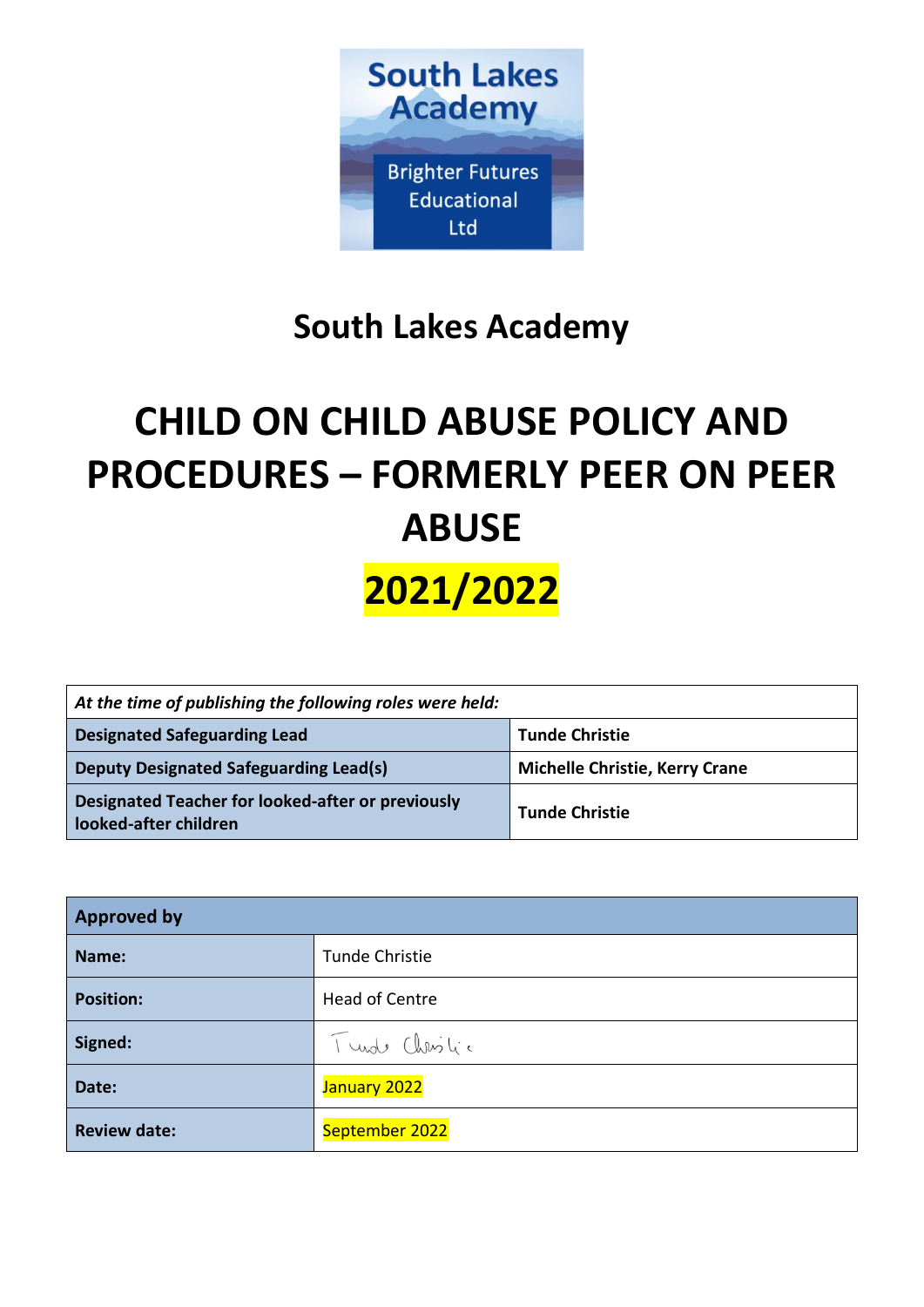# **REVIEW SHEET**

**The information in the table below provides details of the earlier versions of this document and brief details of reviews and, where appropriate amendments which have been made to later versions.** 

| <b>Version</b><br><b>Number</b> | <b>Version Description</b>                                                                                                                                                                                         |           |
|---------------------------------|--------------------------------------------------------------------------------------------------------------------------------------------------------------------------------------------------------------------|-----------|
| $\mathbf{1}$                    | Original                                                                                                                                                                                                           | Oct 2018  |
| $\overline{2}$                  | Updated to take account of Keeping Children Safe in Education 2019                                                                                                                                                 | Sept 2019 |
| $\overline{\mathbf{3}}$         | Updated to take account of Keeping Children Safe in Education 2020. The phrase peer on peer<br>abuse is also known as child on child abuse                                                                         | Sept 2020 |
| 4                               | Updated to take account of new and emerging information and advice around child-on-child abuse<br>(previously peer on peer abuse) and reporting mechanisms. Includes reference to newly created<br>NSPCC helpline. | June 2021 |
| $\overline{\mathbf{5}}$         | Updated in line with Keeping Children Safe in Education (September 2021) and revised DfE Advice<br>'Sexual violence and sexual harassment between children in schools and colleges' (September<br>$2021$ ).        |           |
|                                 |                                                                                                                                                                                                                    |           |
|                                 |                                                                                                                                                                                                                    |           |
|                                 |                                                                                                                                                                                                                    |           |
|                                 |                                                                                                                                                                                                                    |           |
|                                 |                                                                                                                                                                                                                    |           |
|                                 |                                                                                                                                                                                                                    |           |
|                                 |                                                                                                                                                                                                                    |           |
|                                 |                                                                                                                                                                                                                    |           |
|                                 |                                                                                                                                                                                                                    |           |
|                                 |                                                                                                                                                                                                                    |           |
|                                 |                                                                                                                                                                                                                    |           |
|                                 |                                                                                                                                                                                                                    |           |
|                                 |                                                                                                                                                                                                                    |           |
|                                 |                                                                                                                                                                                                                    |           |
|                                 |                                                                                                                                                                                                                    |           |
|                                 |                                                                                                                                                                                                                    |           |
|                                 |                                                                                                                                                                                                                    |           |
|                                 |                                                                                                                                                                                                                    |           |
|                                 |                                                                                                                                                                                                                    |           |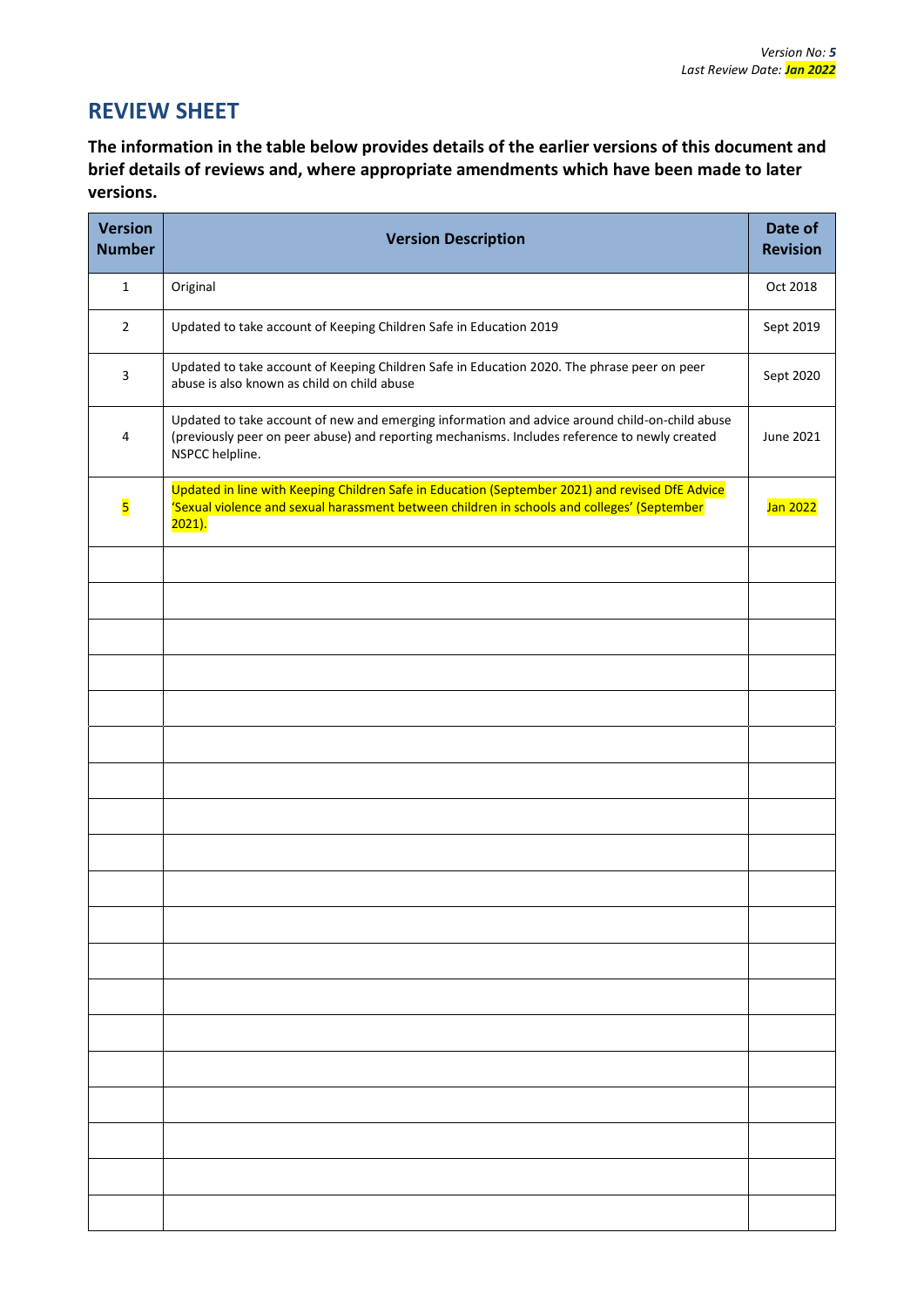$\mathbf{1}$ 

# **Contents**

|  | <b>POLICY STATEMENT</b> |  |
|--|-------------------------|--|

| 1.   |                   |  |
|------|-------------------|--|
| 2.   |                   |  |
| 3.   |                   |  |
| 4.   |                   |  |
| 5.   |                   |  |
| 6.   |                   |  |
| 7.   |                   |  |
|      | <b>PROCEDURES</b> |  |
|      |                   |  |
| 1.   |                   |  |
| 2.   |                   |  |
| 3.   |                   |  |
| 3.1  |                   |  |
| 3.2  |                   |  |
| 3.3  |                   |  |
| 3.4  |                   |  |
| 3.5  |                   |  |
| 3.6  |                   |  |
| 3.7  |                   |  |
| 3.8  |                   |  |
| 3.9  |                   |  |
| 3.10 |                   |  |
| 4.   |                   |  |
| 4.1  |                   |  |
| 4.2  |                   |  |
| 5.   |                   |  |
| 5.1  |                   |  |
| 5.2  |                   |  |
| 5.3  |                   |  |
| 5.4  |                   |  |
| 6.   |                   |  |
| 7.   |                   |  |
| 8.   |                   |  |
| 9.   |                   |  |
| 10.  |                   |  |
| 11.  |                   |  |
| 12.  |                   |  |
|      |                   |  |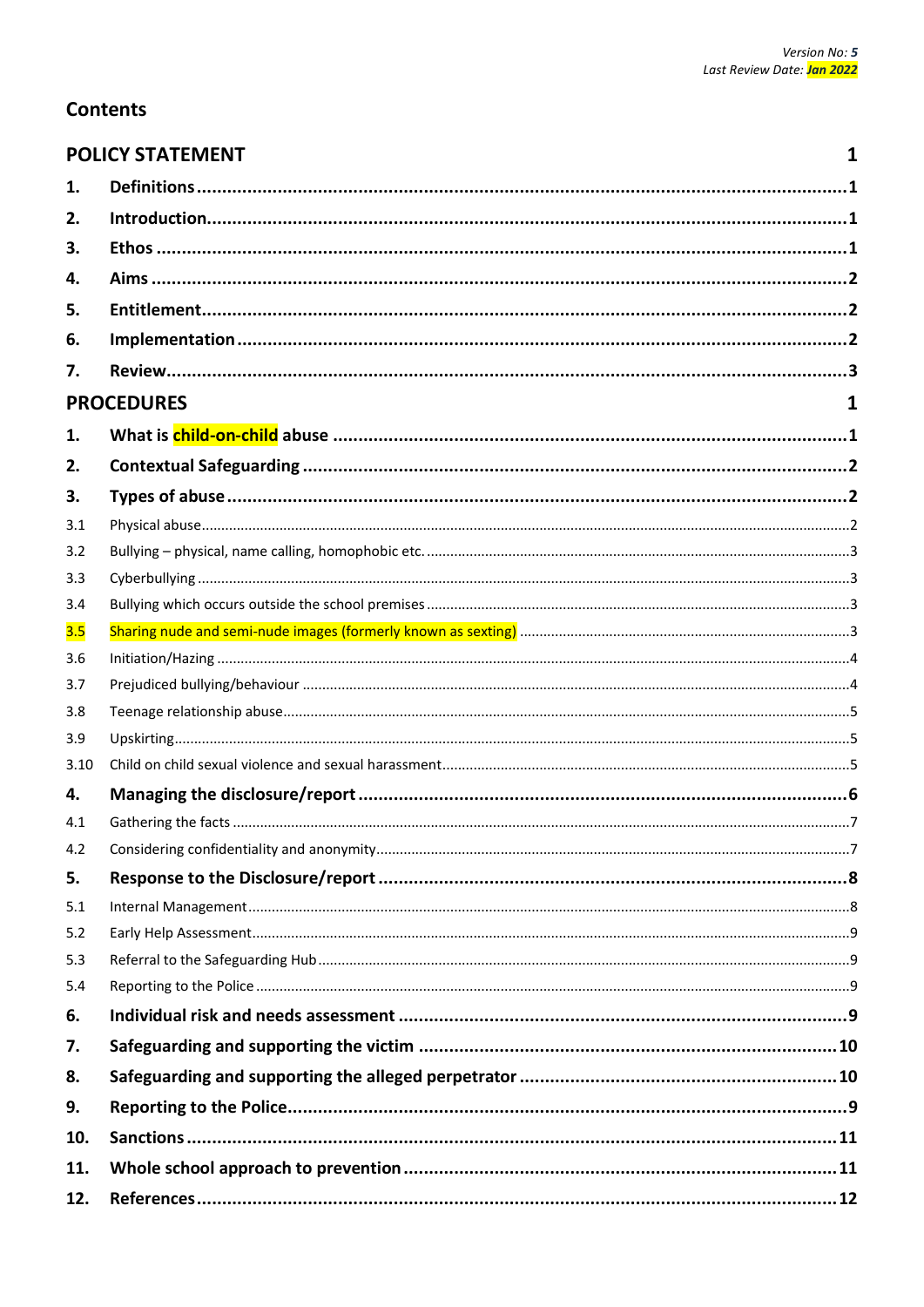**Appendix A – Model continuum for sexual behaviour**

*This page is intentionally blank for printing purposes*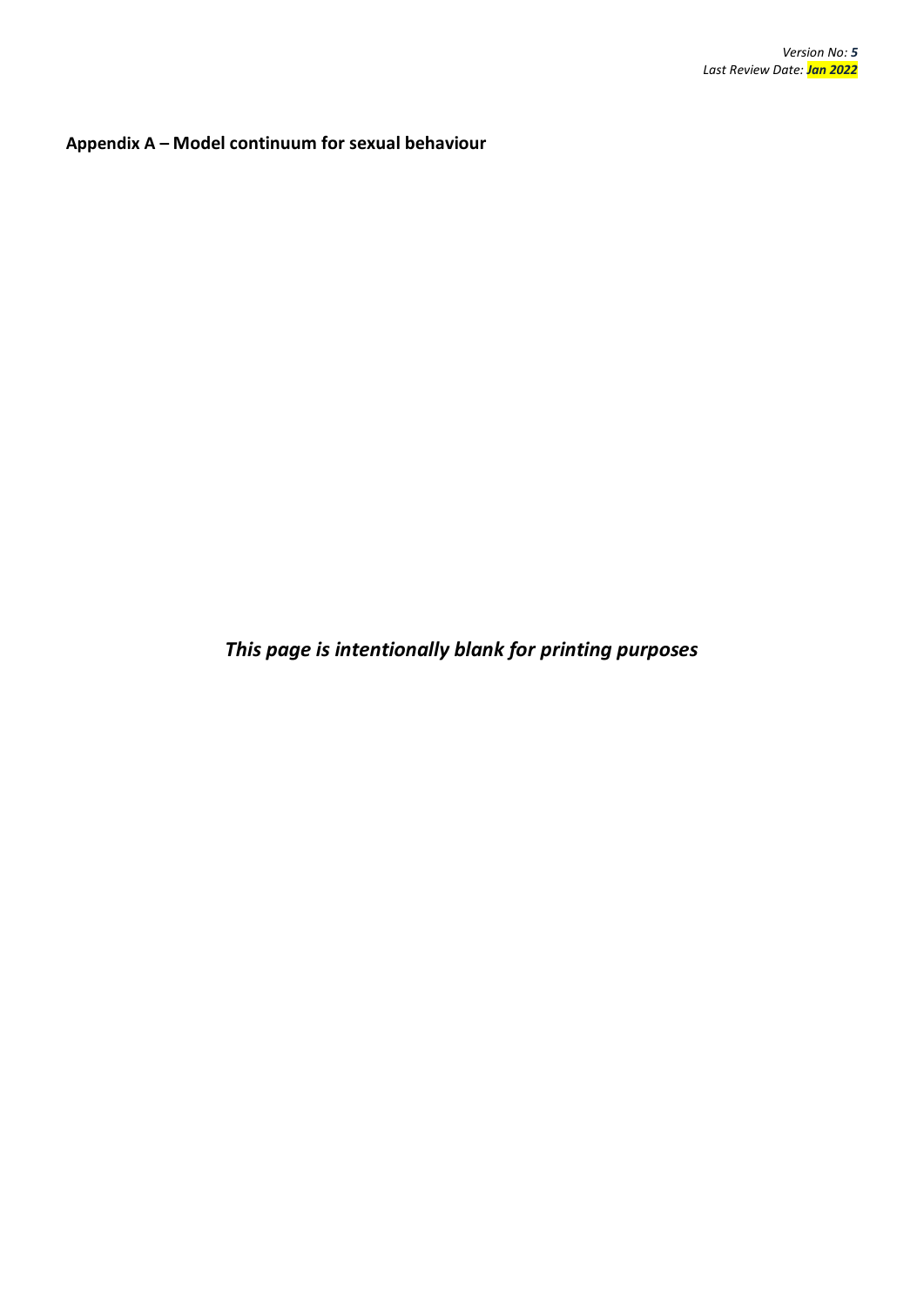# **POLICY STATEMENT**

# <span id="page-4-1"></span><span id="page-4-0"></span>**1. Definitions**

For the purposes of this Policy and procedures a child, young person, pupil or student is referred to as a 'child' or a 'pupil' and they are normally under 18 years of age.

Wherever the term 'parent' is used this includes any person with parental authority over the child concerned e.g. carers, legal guardians etc.

Wherever the term 'Head teacher' is used this also refers to any Manager with the equivalent responsibility for children.

Wherever the term 'school' is used this also refers to South Lakes Academy and South Lakes Academy Tutoring Centre

Child-on-child abuse may also be referred to as peer-on-peer abuse or child on child sexual violence and sexual harassment and should be taken to include child on child abuse of any description.

#### <span id="page-4-2"></span>**2. Introduction**

Child-on-child abuse left unaddressed, can have a devastating effect on individuals and their families. It can be a barrier to their learning and have serious consequences for their mental health. Such abuse which takes place at school does not only affect an individual during childhood but can have a lasting effect on their lives well into adulthood. By effectively preventing and tackling abuse, we can help to create a safe, disciplined environment where our pupils are able to learn and fulfil their potential.

There is no clear boundary between incidents that should be regarded as abusive and those that are more properly dealt with as bullying, sexual experimentation etc. This is a matter of professional judgement. In the main, therefore, this document refers to child on child sexual violence and sexual harassment.

If one child or young person causes harm to another, this should not necessarily be dealt with as 'abuse'. Bullying, fighting and harassment between children are not generally seen as child protection issues and would normally be dealt with in line with the school's Behaviour Policy and procedures which includes antibullying procedures. However, it may be appropriate to regard a young person's behaviour as 'abusive' if:

- there is a significant difference in power (e.g. age, size, ability, development etc.) between the young people concerned;
- the perpetrator has repeatedly tried to harm one or more other children;
- there are concerns about the intention of the alleged young person

If the evidence suggests that there was an intention to cause sever harm to the victim, this should be regarded as abusive whether or not severe harm was actually caused.

Addressing inappropriate behaviour (even if it appears to be relatively innocuous) **can** be an important intervention that helps prevent problematic, abusive and/or violent behaviour in the future.

The DfE statutory guidance '[Keeping Children Safe in](https://www.gov.uk/government/publications/keeping-children-safe-in-education--2) Education' is our first point of reference for child protection and child welfare issues in the school.

#### <span id="page-4-3"></span>**3. Ethos**

At South Lakes Academy (hereinafter referred to as 'the school') the health, safety and well-being of all our children is of paramount importance to all the adults who work or volunteer here. All our children have the right to protection, regardless of age, disability, gender reassignment, pregnancy, race, religious belief, ethnicity, or sexual orientation/identity. They have a right to be safe in our school; this is enhanced by the adoption of a robust Child Protection Policy and procedures, the Whole School Behaviour Policy which includes our procedures for preventing and dealing with cases of bullying *(including cyber-bullying,* prejudice-based and discriminatory bullying) and an Online Safety Policy and procedures. Copies of these Policies are available from our school website or on request.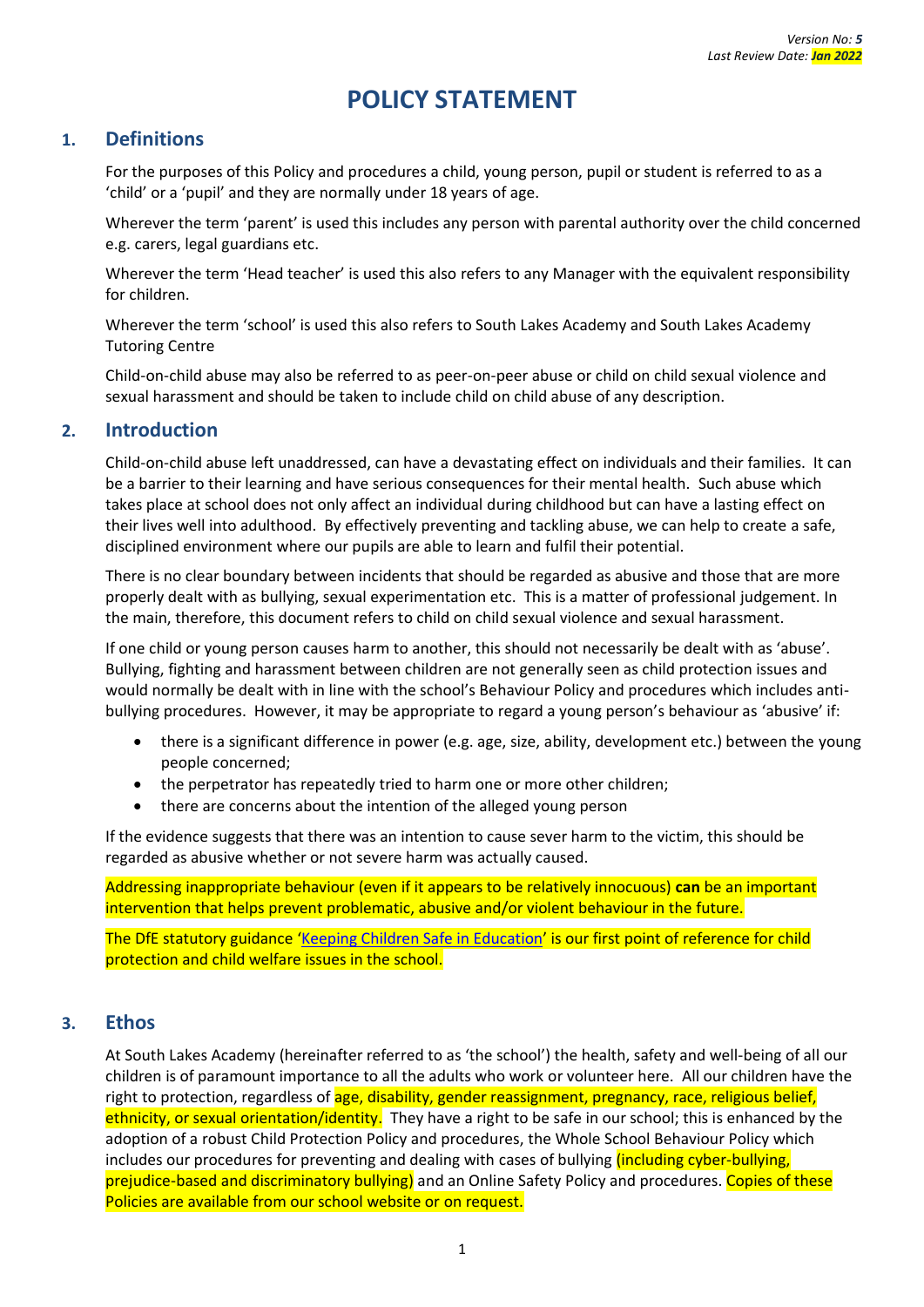Our school is a small independent school, and as such our students are taught on a mainly one-to-one basis, thus ensuring that no incidents of abuse or bullying **should** be able to take place. However, we recognise that despite our best efforts, incidents can still happen. Therefore, as a way of best practice, we have adopted a whole school approach to safeguarding and child protection. This means involving everyone, including the staff and other adults working in the school, the pupils and their parents. All staff have been advised to maintain an attitude of 'it could happen here' and we will respond appropriately to all reports and concerns about sexual violence and/or sexual harassment both online and offline.

We wish to make it clear to parents, pupils, and staff that we have effective prevention measures in place to tackle child-on-child abuse including sexual violence and sexual harassment and all other forms of abuse between children both within and outside the school. Our approach to sexual violence and sexual harassment is reflected in and is part of our wider approach to safeguarding.

If an incident arises, we will deal with it robustly, quickly and appropriately. We will not tolerate any form of child-on-child abuse within our school or by association.

#### <span id="page-5-0"></span>**4. Aims**

Keeping Children Safe in Education states that 'Governing bodies and proprietors should ensure their child protection policy includes procedures to minimise the risk of child-on-child abuse and sets out how allegations will be dealt with along with clear processes as to how victims, perpetrators and any other child affected by such abuse will be supported'.

Whilst it is recommended that child-on-child abuse is dealt with as part of the Child Protection Policy and procedures, due to the sensitive nature and specific issues involved particularly with child-on-child sexual violence and sexual harassment, this Policy has been formulated and is designed to be read in conjunction with the overarching principles of the school's Child Protection Policy and procedures.

The aim of this Policy is therefore to ensure that any form of child-on-child abuse or harmful behaviour is dealt with immediately and consistently. Consequently, when allegations are made and appropriate responses put in place, this will reduce the extent of harm to those involved and minimise the potential impact on emotional and mental health and well-being.

# <span id="page-5-1"></span>**5. Entitlement**

We accept and embrace our legal responsibilities under the Equality Act 2010 (for example, the provisions on reasonable adjustments). Each child in our school, regardless of their background or home circumstances could be the victim of child-on-child abuse. They are therefore all entitled to the same degree of protection and support. Each child in our school will also develop the skills appropriate to their age and understanding which could enable prevention of abuse by learning about keeping safe and who to ask for help if their safety is threatened.

# <span id="page-5-2"></span>**6. Implementation**

This Policy and supporting procedures applies to all who come into contact with children in the School, including teachers, learning support staff, teaching assistants, cleaners, visiting students, parents and other visitors including contractors.

This Policy should be read in conjunction with other related school Policies and procedures (and Covid-19 related addendums) including:

- Overarching Safeguarding Statement
- Child Protection Policy and procedures
- Online Safety Policy and procedures
- Whole School Behaviour Policy and procedures for preventing and dealing with bullying (including cyberbullying and the potential for radicalisation) and racism, drug misuse, positive handling, support and physical intervention etc.
- Relationships Education, Relationships and Sex Education (RSE) and Health Education Policy
- Single Equality Scheme/Objectives
- Supporting Pupils with Medical Conditions Policy and procedures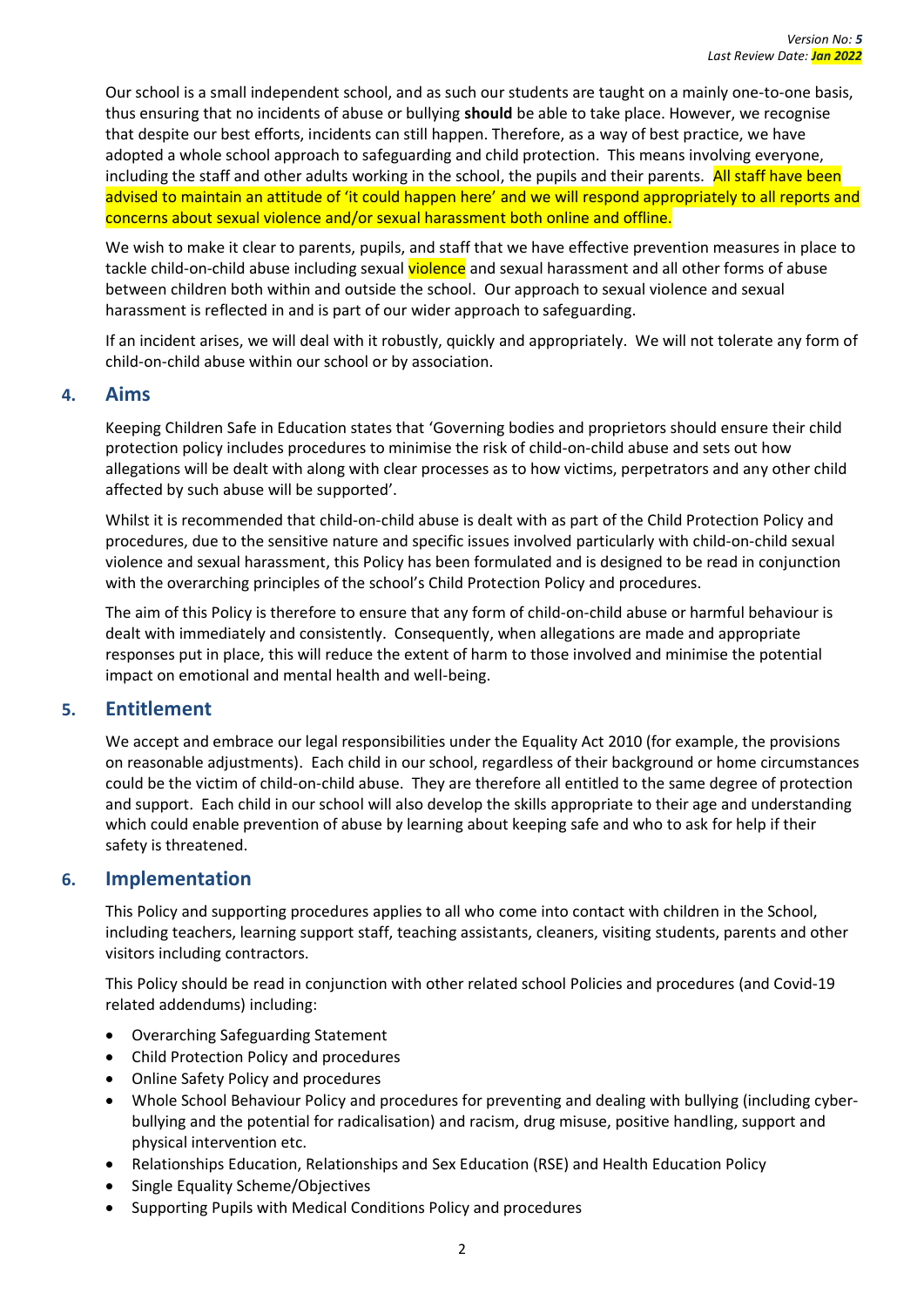- Special Educational Needs Policy/Information Report
- Attendance procedures

# <span id="page-6-0"></span>**7. Review**

This Policy will be reviewed annually and more often should legislation or statutory guidance change and in order to keep up to date with safeguarding issues as they emerge and evolve, including lessons learnt.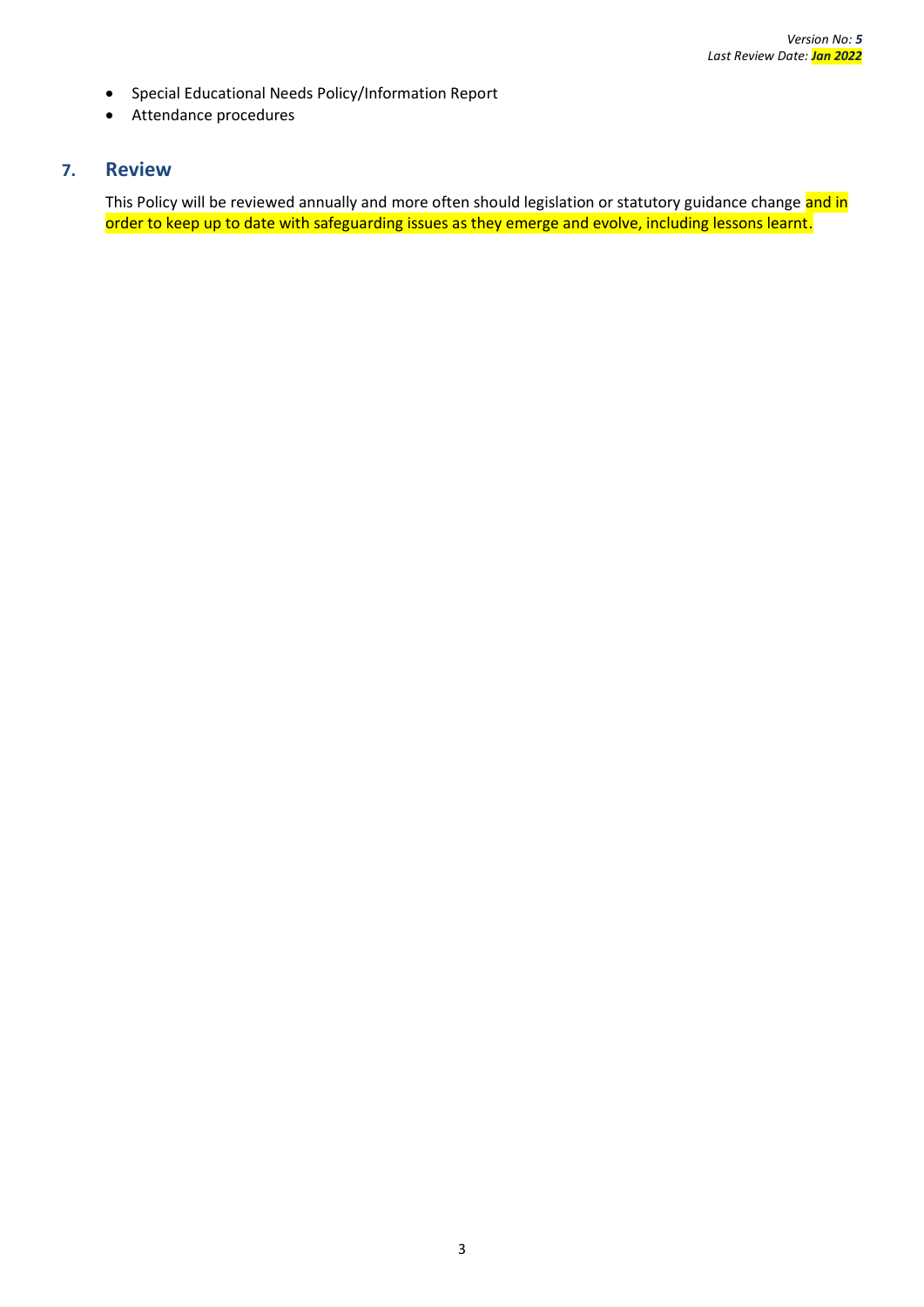# **PROCEDURES**

# <span id="page-7-1"></span><span id="page-7-0"></span>**1. What is child-on-child abuse**

Child-on-child abuse (also known as peer-on-peer abuse) is behaviour by an individual or group of individuals which can be a one-off incident or repeated over time. child-on-child abuse is behaviour that intentionally hurts another individual or group either physically or emotionally. It is more likely that girls will be victims and boys' perpetrators, but all child-on-child abuse is unacceptable and will be taken seriously.

Child-on-child abuse can take many forms including serious bullying (including cyberbullying, prejudicebased and discriminatory bullying), physical harm, abuse within intimate partner relationships, domestic abuse, child sexual exploitation, youth and serious youth violence, financial abuse, initiation/hazing type violence and rituals, harmful sexual behaviour (sexual violence and sexual harassment – Part five of Keeping Children Safe in Education), and Sexual Violence and sexual harassment between children in [schools and colleges;](https://www.gov.uk/government/publications/sexual-violence-and-sexual-harassment-between-children-in-schools-and-colleges) upskirting, sharing nude and semi-nude images and/or gender-based violence and is often motivated by prejudice against particular groups steered by a dislike for a person's:

- race;
- religion;
- gender;
- sexual orientation;
- special educational needs or disabilities;

or where a child:

- is adopted or in care;
- has caring responsibilities;
- is suffering from a health problem;
- is frequently on the move (e.g. those from military families or the travelling community)
- is experiencing a personal or family crisis
- has actual or perceived differences, (e.g. physical or cultural differences)

These types of abuse rarely take place in isolation and often indicate wider safeguarding concerns.

Abusive behaviour can happen to pupils in schools and settings and it is necessary to consider what abuse is and looks like, how it can be managed and what support and intervention can be put in place to meet the needs of the individual and what preventative strategies may be put in place to reduce further risk of harm.

There may be reports where the alleged incident is between two pupils from the same or different schools but is alleged to have taken place away from the school premises. The safeguarding principles, and the school's duty to safeguard and promote the welfare of their pupils remain the same regardless of where the incident took place and regardless of whether the incident was online or offline.

Abuse is abuse and will never be tolerated or passed off as 'banter', 'just having a laugh', 'part of growing up' or 'boys being boys'. Which essentially downplays certain behaviours and can lead to a culture of unacceptable behaviours, an unsafe environment for children and possibly a culture that normalises abuse leaning to children accepting it as normal and not coming forward to report it. Equally, abuse issues can sometimes be gender specific e.g. girls being sexually touched/assaulted and boys being subject to initiation/hazing type violence. We will not dismiss abusive behaviour between children as 'normal' and our thresholds for investigating claims and **concerns**/allegations are the same as for any other type of abuse.

Preventing violence and abuse and ensuring immediate physical safety is our school's first priority but we also acknowledge that emotional abuse can be just as damaging if not more so than physical abuse. We recognise that abuse often involves an imbalance of power between the perpetrator and the victim. This could involve perpetrators of abuse having control over the relationship which makes it difficult for the victim to defend themselves. The imbalance of power can manifest itself in several ways, it may be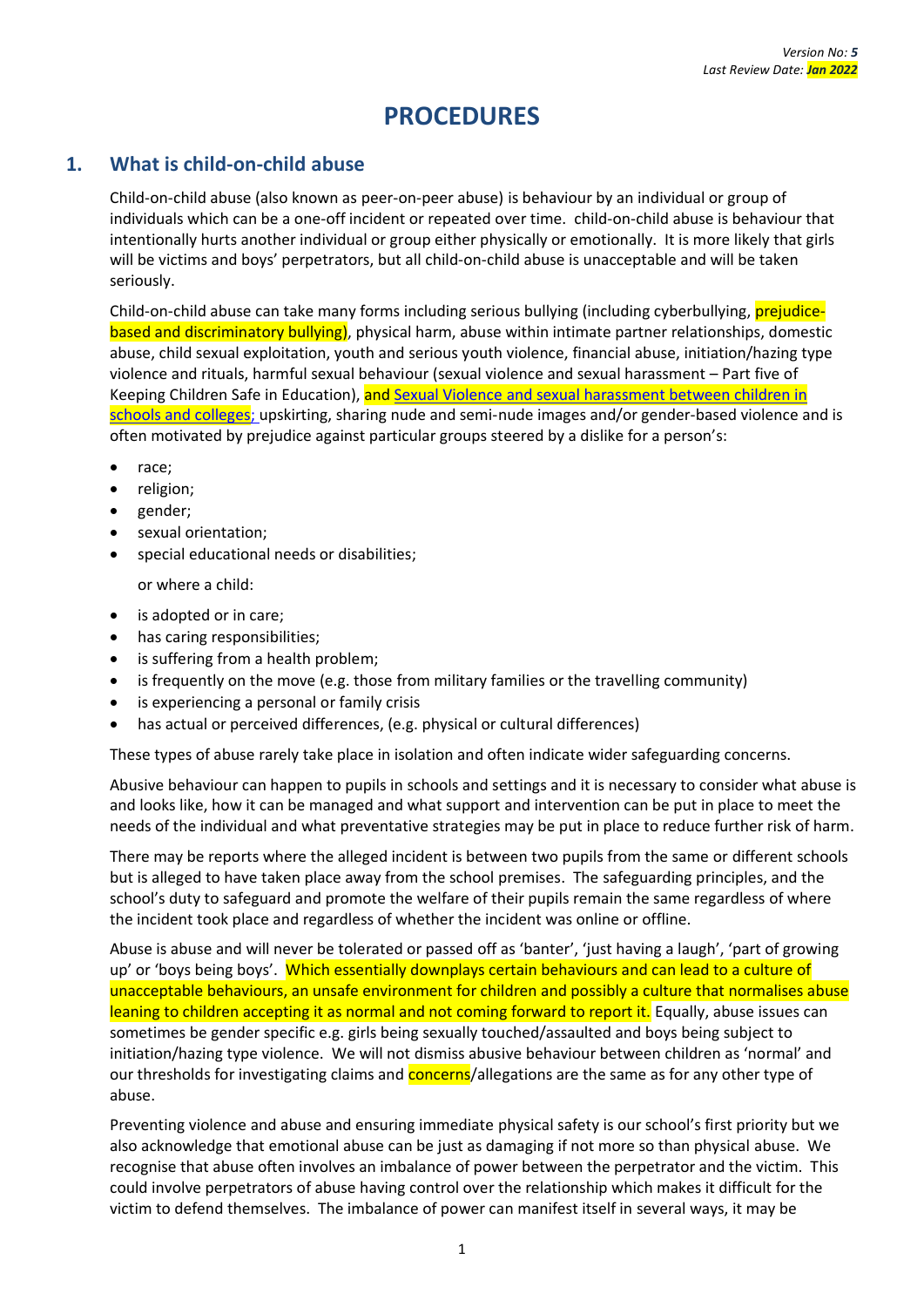physical, psychological (knowing what upsets someone), derive from an intellectual imbalance, or by having access to the support of a group, or the capacity to socially isolate. It can result in the intimidation of a person or persons through the threat of violence or by isolating them either physically or online.

Children with Special Educational Needs and Disabilities (SEND) or certain health conditions are three times more likely to be abused or exploited than their peers. Additional barriers can sometimes exist when recognising abuse in SEND children. These can include:

- assumptions that indicators of possible abuse such as behaviour, mood and injury relate to the child's disability or health condition without further exploration;
- the potential for children with SEND being disproportionately impacted by behaviours such as bullying and harassment, without outwardly showing any signs; and
- communication barriers and difficulties overcoming these barriers.

Any reports of abuse by other children and involving children with SEND will therefore require close liaison with the DSL (or deputy) and the SENCO.

Children who are lesbian, gay, bi, or trans (LGBT) can be targeted by their peers. In some cases, a child who is perceived by their peers to be LGBT (whether they are or not) can be just as vulnerable as children who identify as LGBT.

We also acknowledge that low level disruption such as grabbing bottoms, breasts and genitalia, pulling down trousers, flicking bras, lifting up skirts etc. and the use of offensive language can have a significant impact on its target. If left unchallenged or dismissed as 'banter' or 'horseplay', it can also lead to reluctance to report other behaviour.

# <span id="page-8-0"></span>**2. Contextual Safeguarding**

Safeguarding incidents and/or behaviours can be associated with factors outside the school and/or can occur between children outside the school. All staff, but especially the designated safeguarding lead (and deputies) should be considering the context within which such incidents and/or behaviours occur. This known as contextual safeguarding, which simply means assessments of children should consider whether wider environmental factors are present in a child's life that are a threat to their safety and/or welfare.

Children's experiences of abuse and violence are rarely isolated events, and they can often be linked to other things that are happening in their lives and spaces in which they spend their time. Any response to child-on-child abuse therefore needs to consider the range of possible types of abuse set out above and capture the full context of children's experiences. This can be done by adopting a 'contextual safeguarding' approach and by ensuring that our response to incidents of child-on-child abuse takes into account any potential complexity.

This Policy and procedures encapsulate a contextual safeguarding approach, which:

- is an approach to safeguarding children that recognises their experiences of significant harm in extra-familial contexts and seeks to include these contexts within prevention, identification, assessment and intervention safeguarding activities;
- recognises that as children enter adolescence, they spend increasing amounts of time outside of the home in public environments (including on the internet) within which they may experience abuse; and
- considers interventions to change the systems or social conditions of the environments in which abuse has occurred.

Additional information on contextual safeguarding is available from the [Contextual Safeguarding Network](https://contextualsafeguarding.org.uk/about/what-is-contextual-safeguarding)

# <span id="page-8-1"></span>**3. Types of abuse**

There are many forms of abuse that can occur between children and the following list is not exhaustive:

#### <span id="page-8-2"></span>**3.1 Physical abuse**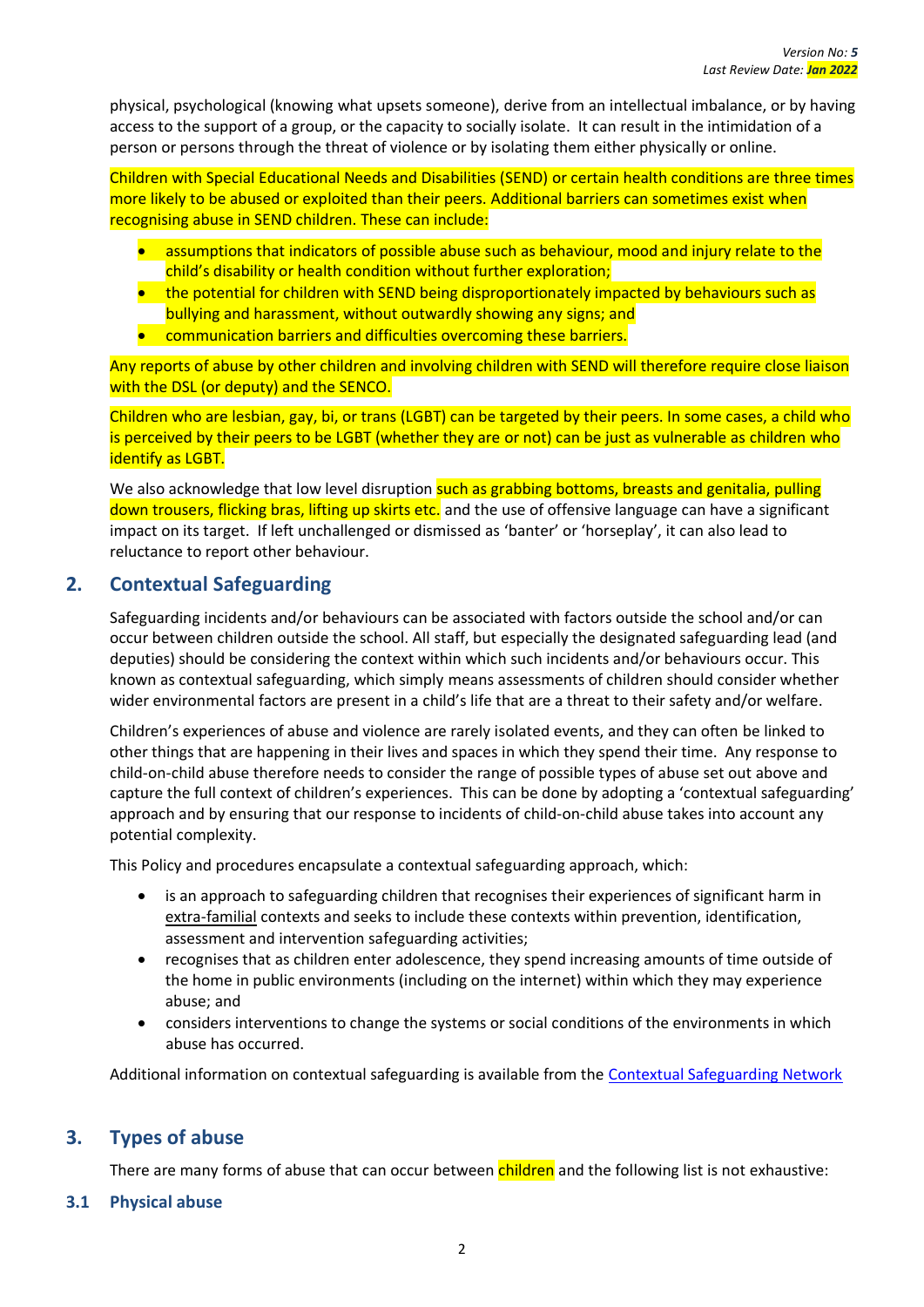Physical abuse may include hitting, kicking, nipping, shaking, biting, hair pulling, or otherwise causing physical harm to another person. There may be many reasons why a child harms another and it is important to understand why a young person has engaged in such behaviour, including accidentally before considering the action to take or sanctions to introduce.

#### <span id="page-9-0"></span>**3.2 Bullying – physical, name calling, homophobic etc.**

Bullying in whatever form is unwanted, aggressive behaviour that involves a real or perceived power imbalance. The behaviour is repeated, or has the potential to be repeated, over time. Young people who bully and those who are bullied can have long-term problems.

To be considered as bullying, the behaviour must be aggressive and include:

- an imbalance of power: young people who bully use their power, such as physical strength, access to embarrassing information, or popularity to control or harm others. Power imbalances can change over time and in different situations, even if they involve the same people.
- repetition: bullying behaviours happen more than once or have the potential to happen more than once.

Details of our anti-bullying strategies and procedures can be found in our Whole School Behaviour Policy and procedures.

#### <span id="page-9-1"></span>**3.3 Cyberbullying**

The rapid development of, and widespread access to, technology has provided a medium for cyberbullying, which can occur in or outside school. Cyberbullying is a different form of bullying and can happen at all times of the day, with a potentially bigger audience. Cyberbullying involves the use of mobile devices, instant messaging, e-mail, chat rooms or social networking sites such as Facebook, Instagram, Twitter etc. to harass, threaten or intimidate someone for the same reasons as outlined in 3.2 above.

Cyberbullying can fall into criminal behaviour under the Malicious Communications Act 1988 (Section 1) which states that a person who sends electronic communications which are "indecent or grossly offensive, convey a threat or false information or demonstrate that there is an intention to cause distress or anxiety to the victim" would be deemed to be have committed an offence. The Communications Act 2003 (Section 127) further supports this and states that a person is guilty of an offence if he/she sends by means of a public electronic communications network a message or other matter that is grossly offensive or of an indecent, obscene or menacing character or if for the purpose of causing annoyance, inconvenience or needless anxiety to another he/she sends a message by means of a public electronic communications network knowing that the message is false.

If the behaviour involves the taking or distributing indecent images of young people under the age of 18 then this is also a criminal offence under the Sexual Offences Act 2003. Outside of the immediate support young people may require in these instances, the school will have no option but to involve the Police to investigate these allegations. See '[When to call the Police](https://www.npcc.police.uk/documents/Children%20and%20Young%20people/When%20to%20call%20police%20guidance%20for%20schools%20and%20colleges.pdf)' for further guidance.

#### <span id="page-9-2"></span>**3.4 Bullying which occurs outside the school premises**

We will follow the procedures outlined in the Whole School Behaviour Policy and our disciplinary powers to address the conduct of pupils when they are not on school premises and are not under the lawful control or charge of a member of school staff. This may include bullying incidents occurring anywhere off the school premises, such as on school or public transport, off site during lunchtimes, during the evening at weekends or during the school holidays.

Where abuse outside of school is reported to the school, we will investigate and take appropriate action. We will also consider whether it is appropriate to notify the Police if we believe an offence has taken place.

#### <span id="page-9-3"></span>**3.5 Sharing nude and semi-nude images (formerly known as sexting)**

Sharing of nude or semi-nude images is when someone sends or receives a sexually explicit text, image or video via the internet or mobile device. This includes sending 'nude/semi-nude pics' or 'rude pics' or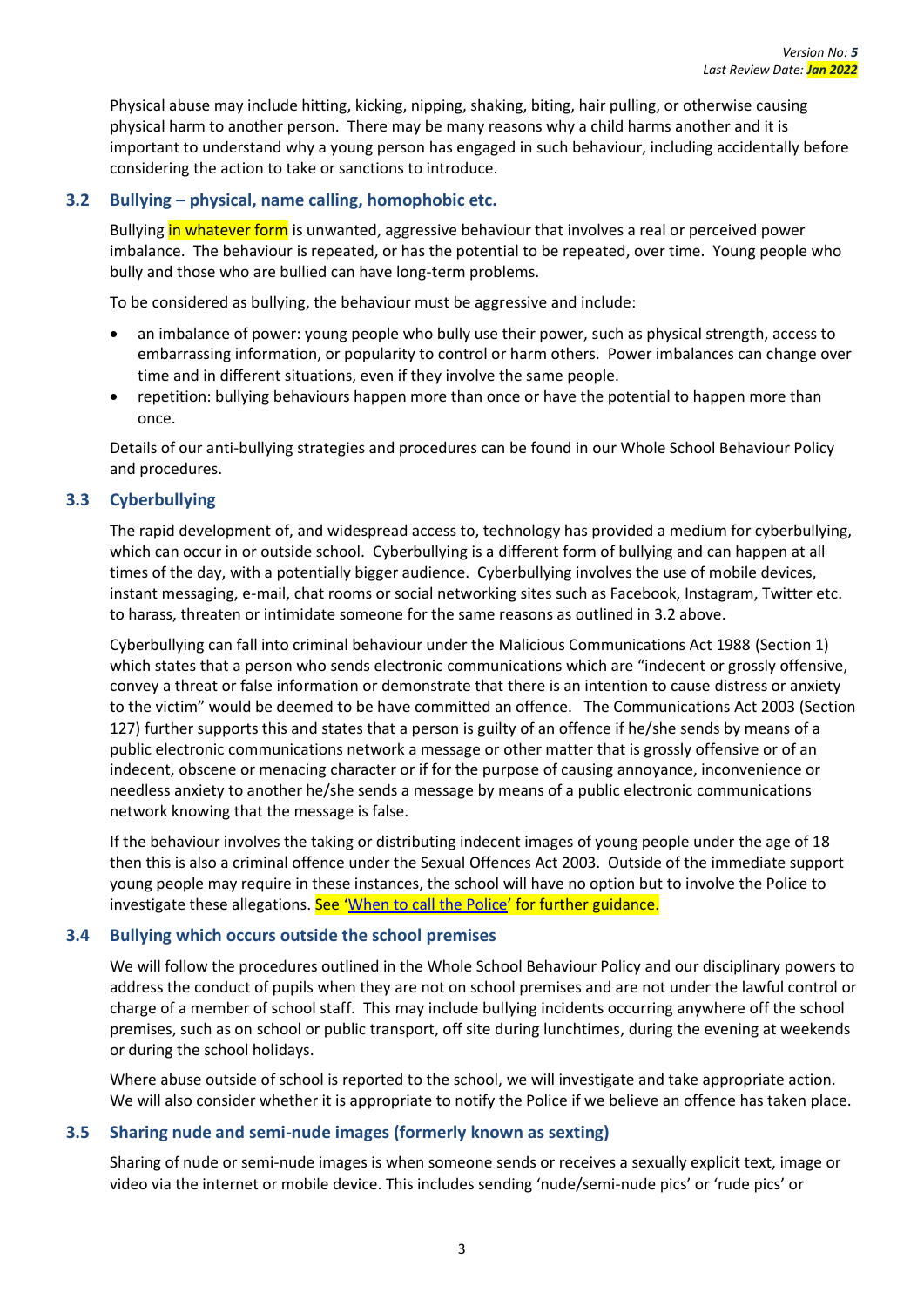'nude/semi-nude selfies'. Pressuring someone into sending a nude picture can happen in any relationship and to anyone, whatever their age, gender or sexual preference.

Once the image is taken and sent, the sender has lost control of the image and the image could end up anywhere. By having in their possession or distributing to others indecent images of a person under 18, many young people are not aware that they could be committing a criminal offence under the Sexual Offences Act 2003.

Any direct disclosure by a pupil (male or female) will be taken very seriously. A child who discloses they are the subject of sexual imagery is likely to be embarrassed and worried about the consequences. It is likely that disclosure in school is a last resort, and they may have already tried to resolve the issue themselves. When an incident involving the inappropriate sharing of images via the internet or mobile device comes to a school's attention the school will follow the guidance as set out in the UK Council for Internet Safety (UKCIS) publication outlined below. **The key consideration here is for staff not to view or forward illegal images of a child.** In some cases, it may be more appropriate to confiscate any devices to preserve any evidence and hand them to the Police for inspection. See DfE advice on searching, screening and [confiscation.](https://assets.publishing.service.gov.uk/government/uploads/system/uploads/attachment_data/file/674416/Searching_screening_and_confiscation.pdf)

When considering appropriate action regarding the sharing of inappropriate images, the DSL will take the age of the child involved and the context into account. Children under 13 are given extra protection from sexual abuse. The law makes it clear that sexual activity with a child under 13 is never acceptable and that children of this age can never legally give consent to engage in sexual activity. Any situations involving pupils in this school and the sharing of nude and semi-nude images will be taken seriously as potentially being indicative of a wider child protection concern or as being problematic sexual behaviour. Further and more specific advice is contained within the UKCIS document 'Sharing nudes and semi-nudes – Advice for education settings working with children and young people' which also includes advice on responding to incidents and safeguarding children and young people. A copy of this document is held in the school office.

The UKCIS advice outlines how to respond to an incident of nudes and semi-nudes being shared including:

- Risk assessing situations
- Safeguarding and supporting children and young people
- Handling devices and images
- Recording incidents, including the role of other agencies
- Informing parents and carers

The types of incidents which this advice covers are:

- A person under the ages of 18 creates and shares nudes and semi-nudes of themselves with a child under the age of 18
- A person under the age of 18 shares nudes and semi-nudes created by another person under the age of 18 with a child under the age of 18
- A person under the age of 18 in possession of nudes and semi-nudes created by another person under the age of 18.

#### <span id="page-10-0"></span>**3.6 Initiation/Hazing**

Hazing is a form of initiation ceremony which is used to induct newcomers into an organisation such as a school or sports team etc. Hazing can also be used as initiation into a street or other 'gang'. There are several different forms, from relatively mild rituals to severe and sometimes violent ceremonies.

The idea behind this practice is that it welcomes newcomers by subjecting them to a series of trials which promote a bond between them. After the hazing is over, the newcomers also have something in common with older or established members of the organisation or 'gang', because they have all experienced this as part of a 'rite of passage'. Many rituals involve humiliation, embarrassment, abuse and harassment.

#### <span id="page-10-1"></span>**3.7 Prejudiced-based an discriminatory bullying/behaviour**

The term prejudiced-related bullying refers to a range of hurtful behaviour, physical or emotional or both, which causes someone to feel powerless, worthless, excluded or marginalised, and which is connected with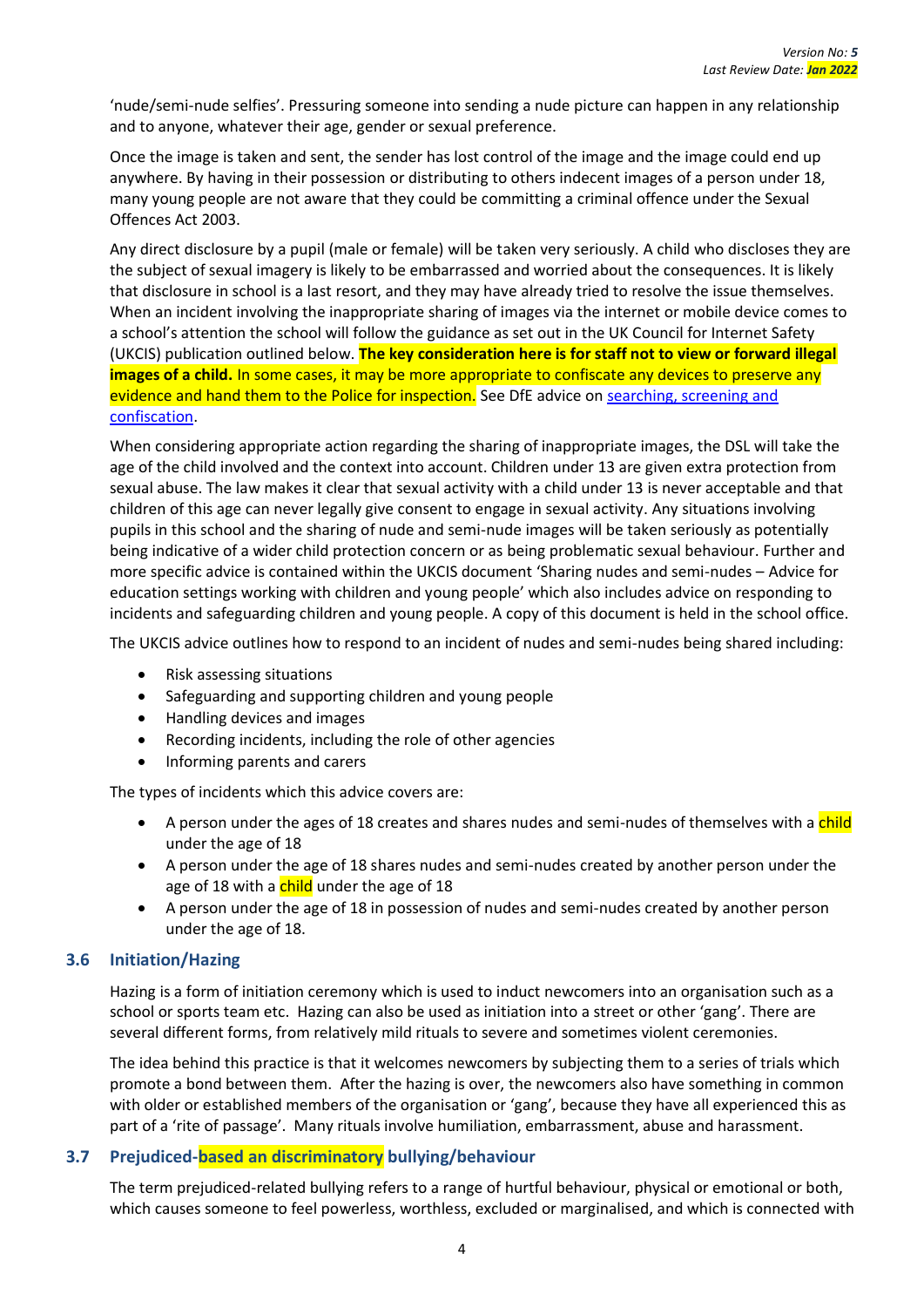prejudices around belonging, identity and equality in wider society – in particular, prejudices related to disabilities and special educational needs, ethnic, cultural and religious backgrounds, gender, home life, (for example in relation to issues of care, parental occupation, poverty and social class) and sexual identity (homosexual, bisexual, transsexual).

#### <span id="page-11-0"></span>**3.8 Teenage relationship abuse**

Teenage relationship abuse is defined as a pattern of actual or threatened acts of physical, sexual and/or emotional abuse perpetrated by an adolescent (between the ages of 13 and 18) against a current or former partner. Abuse may include insults, coercion, social sabotage, sexual harassment, threats and/or acts of physical or sexual abuse. Abuse can occur online and offline and is never acceptable.

#### <span id="page-11-1"></span>**3.9 Upskirting**

'Upskirting' typically involves taking a picture under a person's clothing without them knowing, with the intention of viewing their genitals or buttocks to obtain sexual gratification, or cause the victim humiliation, distress or alarm. It is now a criminal offence.

#### <span id="page-11-2"></span>**3.10 Child on child sexual violence and sexual harassment**

Sexual violence and sexual harassment can occur between two children of any sex. They can also occur through a group of children sexually assaulting or sexually harassing a single child or group of children. Children who are victims of sexual violence and sexual harassment will likely find the experience stressful and distressing. Children's sexual behaviours exist on a wide continuum, from normal and developmentally expected to highly abnormal and abusive. We recognise the importance of distinguishing between problematic and abusive sexual behaviour.

A model continuum to demonstrate the range of sexual behaviours presented by children can be used when seeking to understand a pupil's sexual behaviour and deciding how to respond to it. This model is replicated at Appendix A.

If staff have any concerns about a child's welfare, they should act on them immediately. Staff in this school will follow the school's Child Protection Policy and procedures and speak to the DSL (or deputy). In the absence of the DSL, staff should raise their concern with a member of the School Leadership Team.

In relation to any reports or disclosures of sexual violence and sexual harassment between children we will:

- make it clear that sexual violence and sexual harassment is never acceptable, will never be tolerated and is not an inevitable part of growing up;
- challenge behaviours (which are potentially criminal in nature), such as grabbing bottoms, breasts and other private areas of the body.

Ultimately any decisions on how to proceed with an allegation of sexual violence and sexual harassment will be made on a case-by-case basis with the DSL (or deputy) taking a leading role and using their professional judgement, supported by other agencies, such as children's social care and the Police as required.

**We have a zero tolerance approach to sexual violence and sexual harassment. It is never acceptable and will not be tolerated.** All staff have been made aware that even if there are no reports in our school, it does not mean it is not happening – it may be the case that it is just not being reported. If staff have any concerns regarding such abuse they must speak to the DSL (or deputy) as soon as possible.

We will ensure that pupils are aware of the NSPCC dedicated helpline (report abuse in education – **0800 136 663**) for children and young people who have experienced abuse at school, and for worried adults and professionals that need support and guidance.

Decisions about what action to take will consider:

- the wishes of the victim in terms of how they want to proceed:
- the nature of the incident might a crime have been committed?
- The ages of the children involved;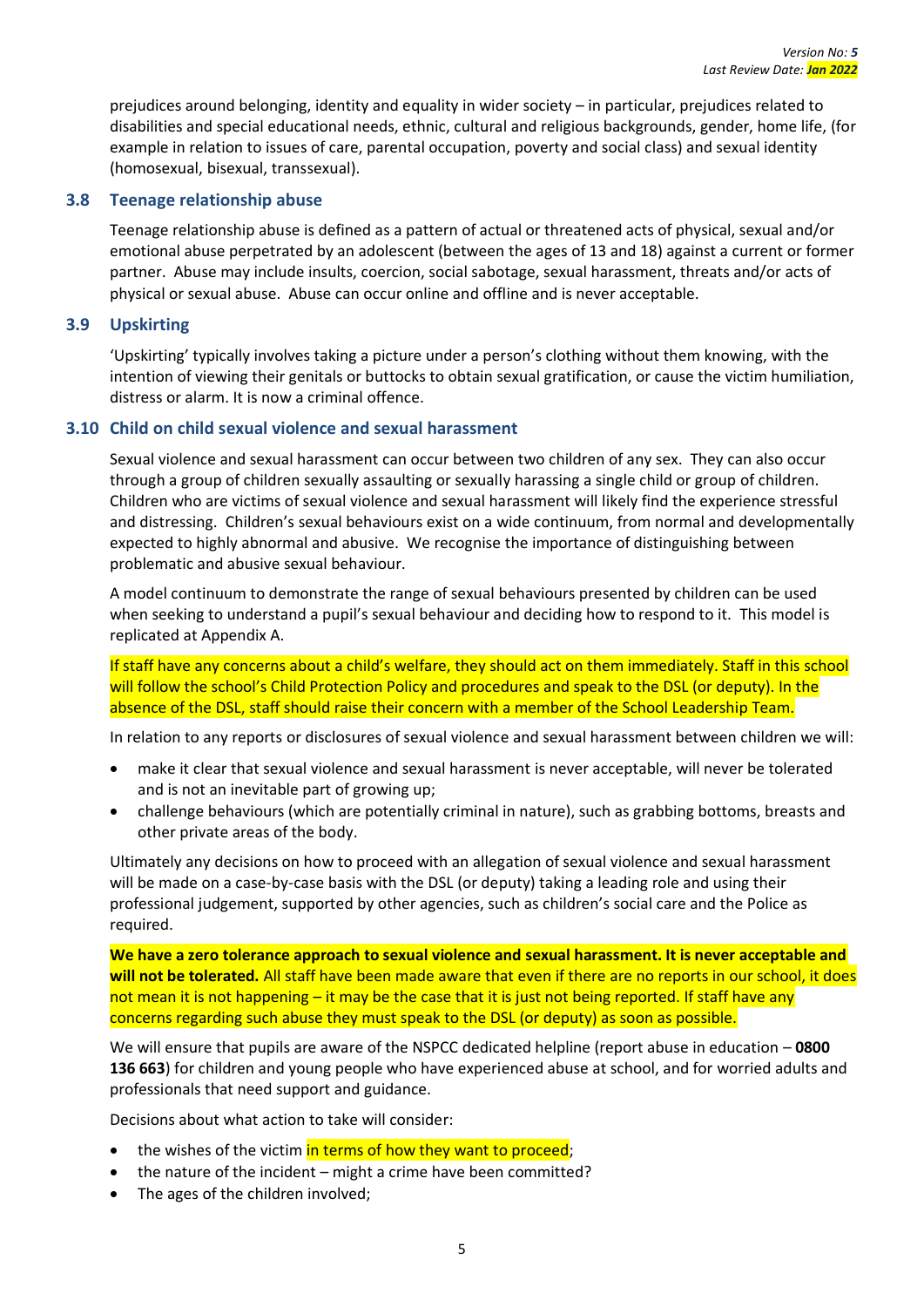- Any power imbalance between the children for example, if one child is much older, more mature or more confident. Does the victim have a disability, learning difficulty or other health related issues;
- Whether it was a one-off incident or a pattern of behaviour by the alleged perpetrator.
- That sexual violence and sexual harassment can take place within intimate personal relationships between children; and
- Other related issues and wider context, including any links to child sexual exploitation and child criminal exploitation.

Some situations, however, are statutorily clear:

- a child under the age of 13 can never consent to any sexual activity;
- the age of consent is 16;
- sexual intercourse without consent is rape;
- rape, assault by penetration and sexual assault are defined in law; and
- creating and sharing sexual photos and videos of under-18s is illegal (see para 3.5 Sharing nude or semi-nude images). This includes children making and sharing sexual images and videos of themselves.

# <span id="page-12-0"></span>**4. Managing the disclosure/report**

Our initial response to a disclosure or report of an incident from a child is that the disclosure will be taken seriously. All our staff know how to complete a child concern record which is a vital part of gathering critical information from a child relating to their disclosure. Staff will also be trained to manage a disclosure/report.

- The member of staff to whom the disclosure is made will reassure the child and any other victims that they will be supported throughout and kept safe.
- The victim will never be given the impression that they are creating a problem by reporting sexual violence or sexual harassment nor will a victim ever be made to feel ashamed for making a report.
- Staff will never assume that someone else is dealing with the alleged incident. If in doubt, they will speak to the Designated Safeguarding Lead (DSL).
- Details of the disclosure will be passed to the DSL immediately or as soon as practically possible in the form of a written record. Only the facts as the child presents them will be recorded and staff will be made aware that notes of such reports could become part of a statutory assessment by Children's Social care and/or part of a criminal investigation.
- The DSL will manage the concern/allegation from the member of staff, child or parent.
- Consideration will be given to how best to keep the victims and alleged perpetrators of sexual violence a reasonable distance apart while on school premises and, where relevant, on transport to and from school.
- While the facts are being investigated, the alleged perpetrator and victim will have their classes rearranged to ensure that they are not in at the same times. This is in the best interests of both children and should not be perceived to be a judgement on the guilt of the alleged perpetrator.
- Both the immediate and future needs of the victim, the alleged perpetrator and any other children involved/affected (particularly if they are closely related to the victim or the alleged perpetrator) will be assessed and, where necessary appropriate plans and strategies put in place.
- It may be appropriate to exclude the pupil being complained about for a period of time according to the school's Behaviour Policy and procedures.
- Where a criminal investigation into sexual assault leads to a conviction or caution, we will consider any additional sanctions in light of our Whole School Behaviour Policy including consideration of permanent exclusion. In any action we take, the nature of the conviction or caution and wishes of the victim will be taken into account.
- The DSL will follow the school's Child Protection procedures which will ensure they gather as much information and context relating to the disclosure as possible. Where necessary, advice will be sought from the Safeguarding Hub who will advise on how to proceed with the concern.
- Other agencies such as Police and Social Care will be notified and become involved if appropriate.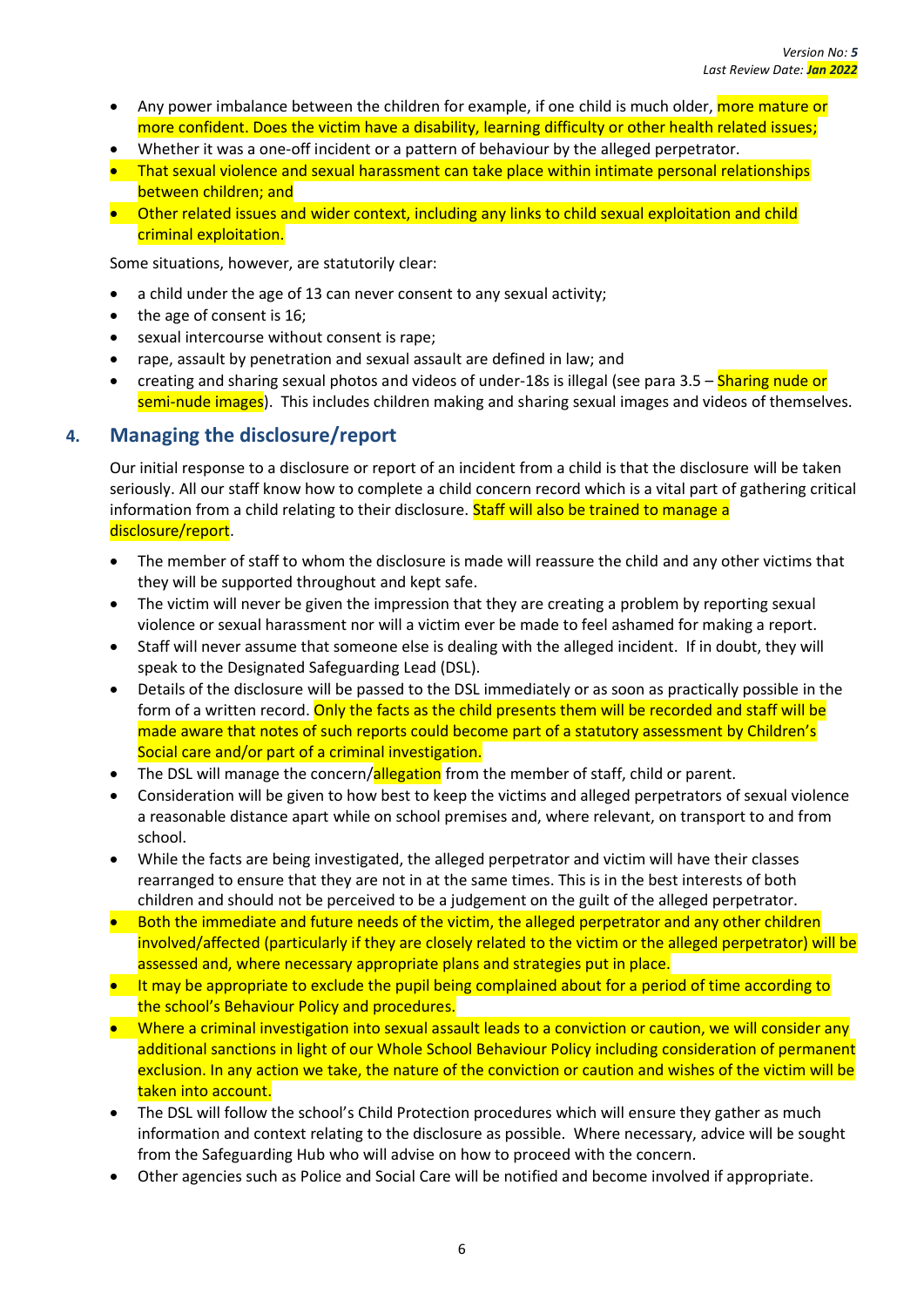#### <span id="page-13-0"></span>**4.1 Gathering the facts**

It is important to gather a broad view of the facts at an early stage.

- Wherever possible, manage the disclosure and subsequent interviews of those involved with two members of staff present (preferably one being the DSL or deputy DSL).
- All those involved in the alleged incident should be spoken to individually and separately.
- Gain a statement of facts from those involved using **consistent language** and **open questions** for each account. The easiest way to do this is not to have a line of questioning but to ask the children to tell you in their own words what happened.
- Only interrupt the child to gain clarity with open questions where, when, why, who. (What happened? Who observed the incident? What was seen? What was heard? Did anyone intervene? etc.)
- Staff will not promise confidentiality at the initial stage and will inform those involved who the report will be passed on to.
- A written record will be made immediately by the person to whom the disclosure is made and passed to the DSL for action. Staff should only record the facts as the child presents them and not reflect the personal opinion of the note taker.
- Where the report includes an online element, staff will be aware of the **DfE advice on** searching, [screening and confiscation](https://www.gov.uk/government/publications/searching-screening-and-confiscation) for schools and guidance issued b[y UKCIS.](https://assets.publishing.service.gov.uk/government/uploads/system/uploads/attachment_data/file/947545/UKCIS_sharing_nudes_and_semi_nudes_advice_for_education_settings_V2.pdf)

#### <span id="page-13-1"></span>**4.2 Considering confidentiality and anonymity**

Staff will never promise confidentiality as it is likely that it will be in the best interests of the victim to seek advice and guidance from others to provide support and engage appropriate agencies.

We will only engage staff and other agencies who are required to support the children involved or will be involved in any investigation.

If the victim asks the school not to tell anyone about the sexual violence or sexual harassment, staff may still lawfully share it, if it can be justified to be in the public interest, for example, to protect children from harm and to promote the welfare of children. Staff should only share the report with those people who are necessary in order to progress it. It is important that the victim understands what the next steps will be and who the report will be passed to. In this event, the DSL will consider the following:

- parents should normally be informed (unless this would put the victim at greater risk);
- the basic safeguarding principle is: if a child is at risk of harm, is in immediate danger or has been harmed a referral should be made to children's social care via the Safeguarding Hub;
- rape, assault by penetration and sexual assaults are crimes. The starting point is that reports should be passed to the Police.

Ultimately, it is for the DSL (or deputy) to balance the victim's wishes against their duty to protect the victim and other children. If the decision is taken to go ahead and report the incident, the reasons should be explained to the victim and appropriate specialist support offered.

Additional information on confidentiality and information sharing is available from DfE advice '[Information](https://www.gov.uk/government/publications/safeguarding-practitioners-information-sharing-advice)  [Sharing: Advice for practitioners providing safeguarding services to children, young people, parents and](https://www.gov.uk/government/publications/safeguarding-practitioners-information-sharing-advice)  [carers](https://www.gov.uk/government/publications/safeguarding-practitioners-information-sharing-advice)' and '[NSPCC: Information sharing and confidentiality for practitioners](https://www.nspcc.org.uk/globalassets/documents/information-service/information-sharing-confidentiality-practitioners.pdf)'.

We will do all we reasonably can to protect the anonymity of any children involved in any report of sexual violence or sexual harassment and will carefully consider which staff should know about the report and any support that will be in place for the children involved.

Full consideration will also be given to the potential impact of social media in facilitating the spreading of rumours and exposing victims' identities and the support which may be required by the victim and his/her family should this situation arise.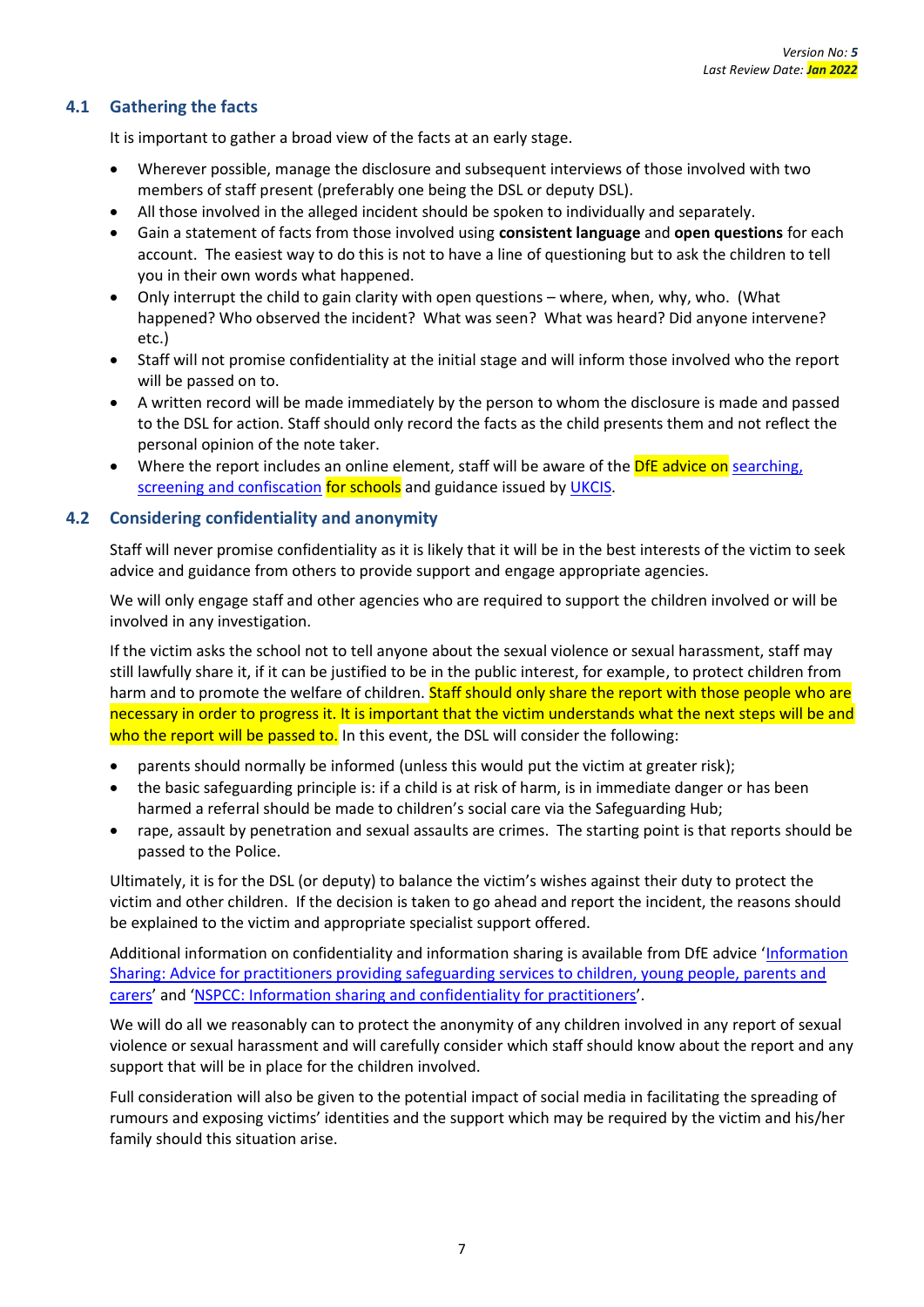# <span id="page-14-0"></span>**5. Response to the Disclosure/report**

The school's initial response to a report from a child is incredibly important. How the school responds to a report can encourage or undermine the confidence of future victims of sexual violence and sexual harassment to report or come forward.

It is essential that all victims are reassured that they are being taken seriously, regardless of how long it has taken for them to come forward and that they will be supported and kept safe. Abuse that occurs online or outside of the school will not be downplayed and will be treated equally seriously. All concerns/allegations of child on child abuse will be handled sensitively, appropriately, and promptly. The way in which they are responded to can have a significant impact on the school environment.

Any response will:

- include a thorough investigation of the concerns/allegations and the wider context in which they may have occurred (as appropriate);
- treat all children involved as being at potential risk whilst the child allegedly responsible for the abuse may pose a significant risk of harm to other children, s/he may also have considerable unmet needs and at risk of harm themselves. We will ensure that a safeguarding response is in place for both the child who has allegedly experienced the abuse and the child who has allegedly been responsible for it.

We will take into account:

- that the abuse may indicate wider safeguarding concerns for any of the children involved, and consider and address any wider contexts such as the child/children's peer group (both within and outside the school); family; the school environment; the experiences of crime and victimisation in the local community; and the child/children's online presence;
- the changes that may need to be made to the above contexts to address the child/children's needs and to mitigate risk;
- the views of the child/children affected. Unless it is considered unsafe to do so, the DSL should discuss the proposed action with all those involved and their parents and obtain consent to any referral before it is made, unless informing the parent will put the child at risk of harm. Any decision not to inform the parents will generally be made in conjunction with other services such as children's social care and/or the Police, who would take the lead in deciding when the parents should be informed.
- the child/children's expectations about information sharing, and keep them and their parents informed of developments, where appropriate and safe to do so.

If a pupil is in immediate danger, or at risk of significant harm, a referral to the Safeguarding Hub (if the pupil is aged under 18) and/or the Police will be made immediately. Anyone can make a referral. Where referrals are not made by the DSL, the DSL should be informed as soon as possible that a referral has been made. See Child Protection procedures for additional information.

If a member of staff believes for whatever reason that child may be at risk of or experiencing abuse by another child or children, or that a child may be at risk of abusing or may be abusing another child or children, they should discuss their concern with the DSL without delay so that a course of action can be agreed.

#### <span id="page-14-1"></span>**5.1 Internal Management**

Ultimately, any decisions are for the school to make on a case-by-case basis, with the DSL (or deputy) taking a leading role and using their professional judgement, supported by other agencies, such as Children's Social Care and the Police as required.

Where behaviour between children is abusive or violent, the incident will be dealt with using methods set out in 5.2-5.4 below. However, where support from local agencies is not available or the incident is considered to be inappropriate or problematic, the school may need to handle allegations/concerns internally. It may be appropriate to handle the incident using the whole school behaviour policy and procedures which includes procedures to be followed in the case of bullying. All concerns, discussions,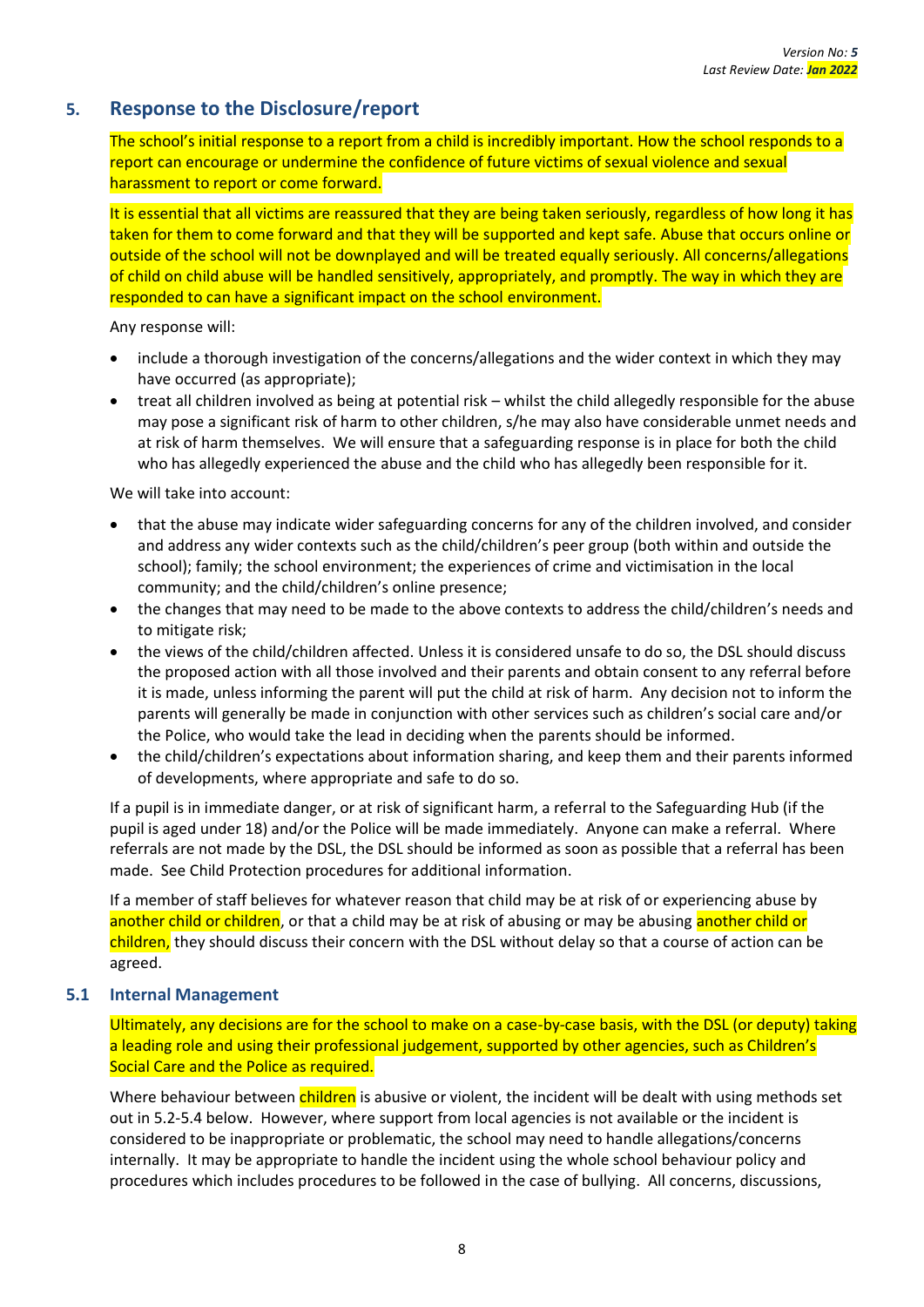decisions and reasons for the decisions will be recorded either in writing or electronically. The services of external specialists may be required to support the process.

#### <span id="page-15-0"></span>**5.2 Early Help Assessment**

Where appropriate and necessary, the school may undertake or contribute to an inter-agency early help assessment with targeted early help services provided to address the assessed needs of a child/children and their family.

#### <span id="page-15-1"></span>**5.3 Referral to the Safeguarding Hub**

Where a decision is made to make a referral to the Safeguarding Hub (either Section 17 or Section 47), and a strategy meeting is convened, then the school will hold every professional involved in the case accountable for their safeguarding response, including themselves, to both the child who has experienced the abuse, and the child who was responsible for it.

#### <span id="page-15-2"></span>**5.4 Reporting to the Police**

If the concern/allegation indicates a potential criminal offence has taken place e.g. rape, assault by penetration, sexual assault, sexual violence or sexual harassment (regardless of the age of the alleged perpetrator(s), the Police must be contacted at the earliest opportunity and parents informed (of both the pupil being complained about and the alleged victim).

Any report to the Police will generally be in parallel with a referral to the Safeguarding Hub. It is important that the DSL (and their deputy/ies) are clear about the local process and arrangements for referrals. Further guidance on this issue is provided in the NPCC guidance for schools document '[When to call the](https://www.npcc.police.uk/documents/Children%20and%20Young%20people/When%20to%20call%20the%20police%20guidance%20for%20schools%20and%20colleges.pdf)  [Police](https://www.npcc.police.uk/documents/Children%20and%20Young%20people/When%20to%20call%20the%20police%20guidance%20for%20schools%20and%20colleges.pdf)'.

Alleged criminal behaviour will ordinarily be reported to the Police. There are, however some circumstances where it may not be appropriate to report such behaviour to the Police e.g. where the existence of youth produced sexual imagery does not involve any aggravating factors. See Section 9 below for further guidance. All concerns/allegations will be assessed on a case by case basis and considering the wider context.

Whatever the response, it will be underpinned by the principle that sexual violence and sexual harassment is never acceptable and will not be tolerated.

#### <span id="page-15-3"></span>**6. Individual risk and needs assessment**

Where there is an incident of child-on-child abuse, including sexual violence and sexual harassment, the school will undertake a robust risk and needs assessment in respect of each child affected by the abuse including the alleged perpetrator. The risk assessment will:

- Consider the victim in the first instance, especially their protection and support;
- Consider whether there may have been other victims;
- assess and address the nature and level of risks that are posed and/or faced by the alleged  $perpetrator(s)$  and all the other children (and, if appropriate, adult students and staff) at the school, especially any actions that are appropriate to protect them from the alleged perpetrator(s) or from future harms;
- **•** engage the child's parents (unless informing the parent will put the child at risk of harm) and draw upon local services and agencies to ensure that the child's needs are met in the long-term. Where there has been a report of sexual violence, it is likely that professional risk assessments by social workers and/or sexual violence specialists will be required. Any such professional assessments will be used to inform the school's approach to supporting and protecting their pupils and updating their own risk assessment;
- consider whether any targeted interventions are needed to address the underlying attitudes or behaviour of any child involved; and
- be recorded (written or electronic) and be reviewed at regular intervals in the light of the child's ongoing needs to ensure that progress is being made which benefits the child.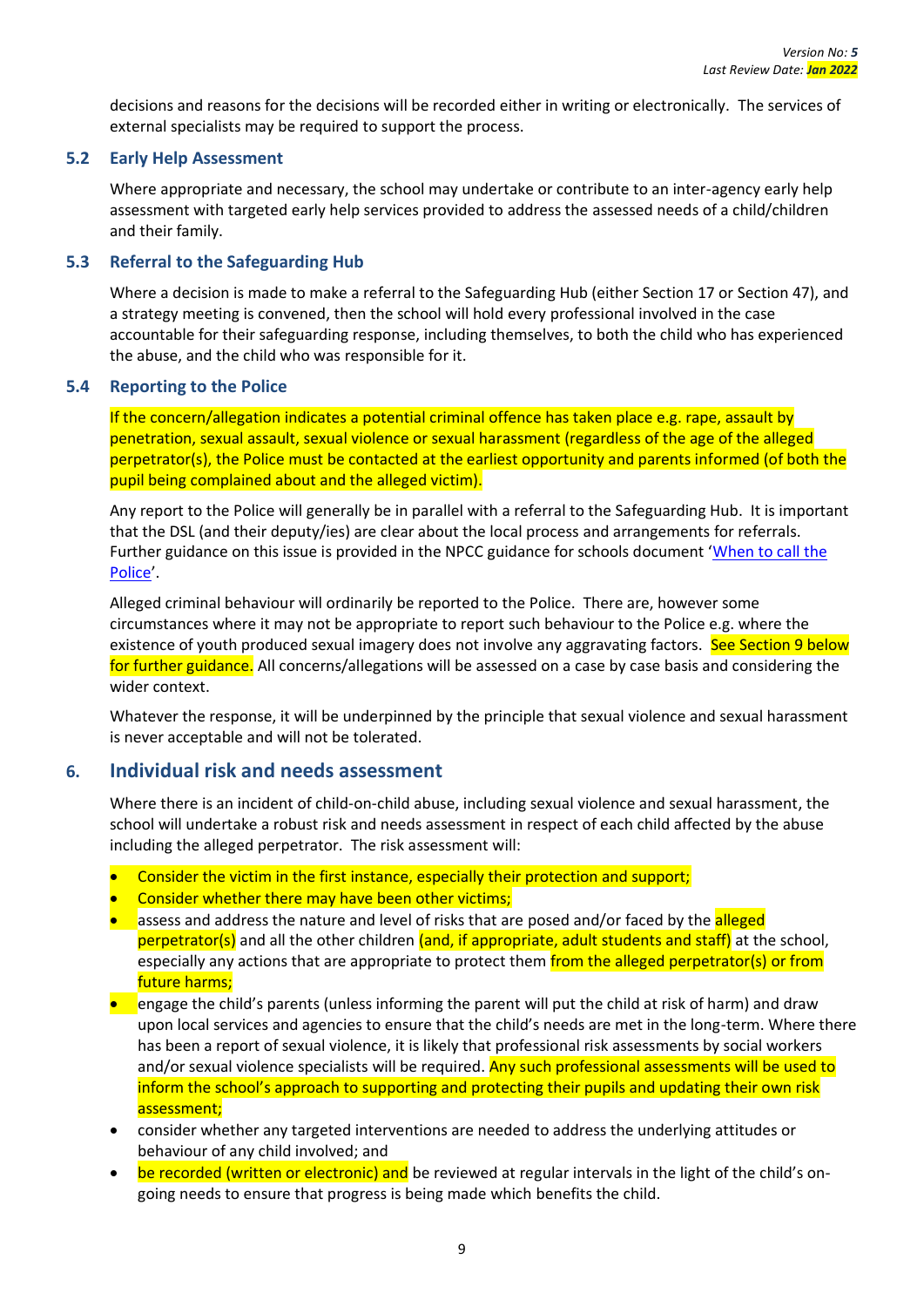If a child is convicted or receives a caution for a sexual offence, the school will update its risk assessment, ensure relevant protections are in place for all the children (and, if appropriate, adult students and staff) at the school and consider any suitable action in light of the Whole School Behaviour Policy and procedures. (see point 10. Below).

If at any stage the child's needs escalate, the DSL should contact the Safeguarding Hub to determine the appropriate course of action.

# <span id="page-16-0"></span>**7. Safeguarding and supporting the victim**

The following principles are based on effective safeguarding practice and will help our decision-making process regarding safeguarding and supporting the victim. The DSL (or deputy) is likely to have a complete safeguarding picture and be the most appropriate person to advise on the school's initial response. We will:

- consider the age and the developmental stage of the victim, the nature of the allegations and the potential risk of further abuse;
- consider the needs and wishes of the victim. The victim will be listened to and acknowledged. It is important they feel in as much control of the process as is possible. Where a pupil feels able to deal with the incident on their own or with support of family and friends, the pupils will continue to be monitored and offered support should they require it in the future;
- ensure that the victim will never be made to feel they are the problem for making a report or made to feel ashamed for making a report;
- consider interventions that target a whole class or year group e.g. work on cyberbullying/relationship abuse etc.;
- support the child in improving peer group relationships where bullying is a factor in the abuse and consider restorative justice work with all those concerned;
- ensure that sensitive issues are explored through the use of the curriculum (PSHE and Sex and Relationships Education).

# <span id="page-16-1"></span>**8. Safeguarding and supporting the alleged perpetrator**

The following principles are based on effective safeguarding practice and will support our decision-making process regarding safeguarding and supporting the alleged perpetrator. In relation to this we will consider:

- how we will continue to provide the alleged perpetrator with an education, safeguarding support as appropriate and implementing any disciplinary sanctions. If there is any form of criminal investigation ongoing it may be that this young person cannot be educated on site until the investigation has concluded. In which case, the young person will need to be provided with appropriate support and education whilst off site. Even following the conclusion of any investigation, the behaviour that the pupil has displayed may continue to pose a risk to others in which case, an individual risk assessment may be required. This should be completed via a multi-agency response to ensure that the needs of the young person and the risks towards others are measured by all the agencies involved including the pupil and their parents.
- the age and developmental stage of the alleged perpetrator and nature of the allegations. Any child will likely experience stress as a result of them being the subject of allegations and/or negative reactions by other children to the allegations made against them.
- the proportionality of the response. Support (and sanctions) will be considered on a case-by-case basis. An alleged perpetrator may potentially have unmet needs (in some cases these may be considerable) as well as potentially posing a risk of harm to other children. Harmful sexual behaviour in young children may be a symptom of either their own abuse or exposure to abusive practices or materials.

Advice will be sought, as appropriate, from the Safeguarding Hub, the Police and any other agencies or specialist services in order to commission the right support for the child/children concerned.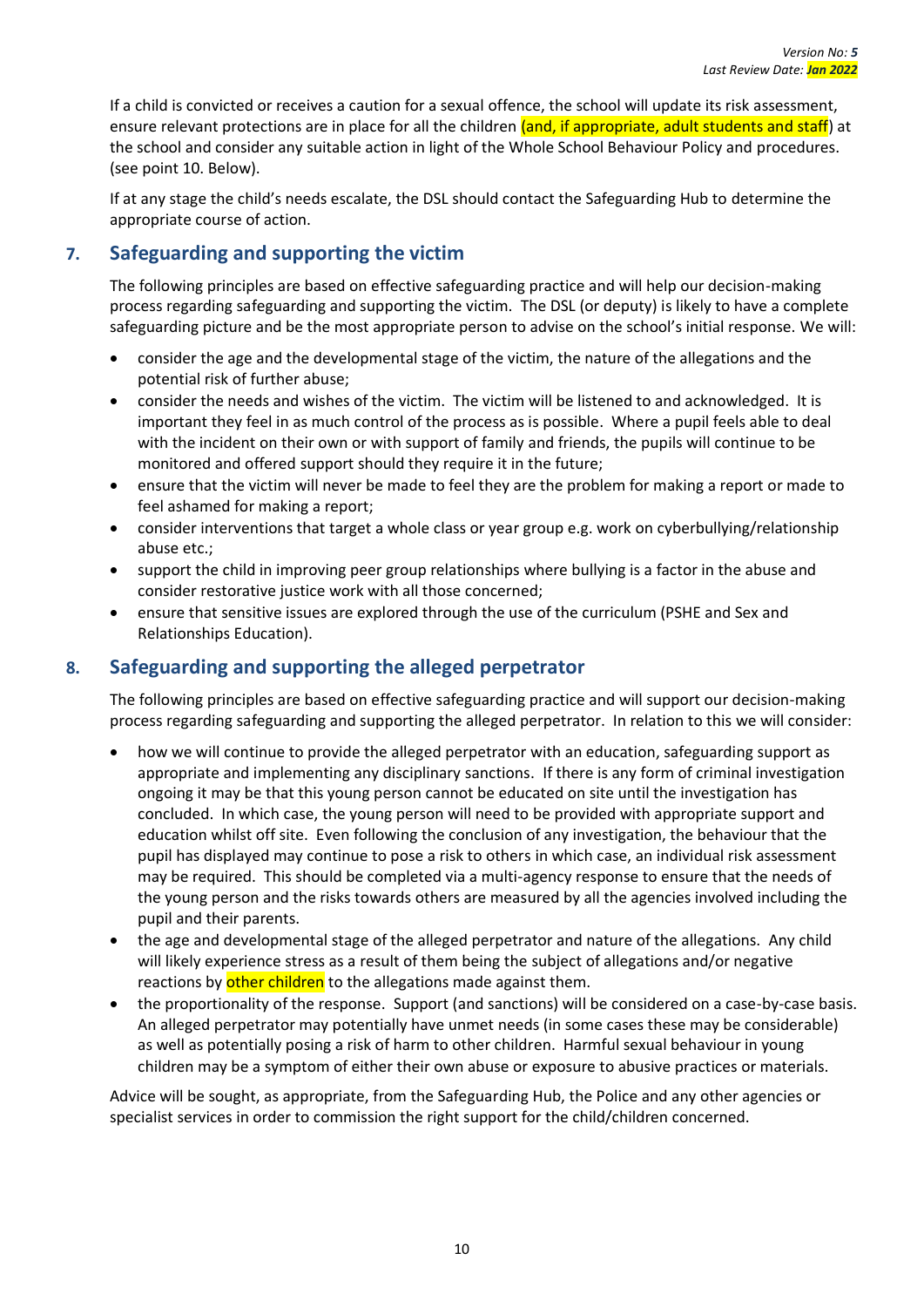# <span id="page-17-0"></span>**9. Sanctions**

Before deciding on appropriate action, the school will always consider its duty to safeguard all children from harm; the underlying reasons for a child's behaviour; any unmet needs, or harm or abuse suffered by the child; the risk that the child may pose to other children; and the severity of the abuse and the causes of it.

Sanctions may include additional supervision of the pupil or protective strategies if the pupil feels at risk of engaging in further inappropriate or harmful behaviour.

The school response might include a sanction (in accordance with the Whole School Behaviour Policy and procedures) such as a detention, SLT supervision or a fixed-term exclusion to allow the pupil to reflect on their behaviour.

The school will, where appropriate, consider the potential benefit, as well as challenge, of using managed moves or exclusion as a response, and not as an intervention, recognising that even if this is ultimately deemed to be necessary, some of the measures referred to in this Policy may still be required.

A permanent exclusion will only be considered as a last resort and only where necessary to ensure the safety and wellbeing of other children in the school or, where the Head teacher, in their absolute discretion, considered the actions of the pupil(s) has damaged the school's ethos or reputation.

Disciplinary interventions alone are rarely able to solve issues of child-on-child abuse, and the school will always consider the wider actions that may need to be taken, and any lessons that may need to be learnt going forward.

# <span id="page-17-1"></span>**10. Whole school approach to prevention**

Our school's response to child-on-child abuse will not begin at the point at which a child has been abused. We will proactively gather intelligence about issues between pupils which might provoke conflict. This might involve talking to pupils about issues of difference, perhaps in lessons, through dedicated events or projects, or through assemblies. Staff themselves will be able to determine what will work best for their pupils, depending on the particular issues they need to address. Our school has created an ethos of good behaviour where pupils treat one another and the school staff with respect because they know that this is the right way to behave. Values of respect for staff and other pupils, an understanding of the value of education, and a clear understanding of how our actions affect others permeate the whole school environment and are reinforced by staff and older pupils who set a good example to other pupils. Our school will:

- Involve parents to ensure they are clear that the school does not tolerate any form of child on child abuse. We will make parents aware of the procedures to follow if they believe that their child is being abused by **another child or children**. We want parents to feel confident that our school will take any complaint about bullying seriously and resolve the issue in a way that protects the child. We will expect parents to reinforce the value of good behaviour at home.
- Involve pupils. All pupils understand the school's approach and are clear about the part they can play to prevent child-on-child abuse, including when they find themselves as bystanders.
- Regularly evaluate and update our approach to take account of developments in technology, for instance updating 'acceptable use' agreements for computers and consideration of what can still be improved.
- Consider how (if at all) the school's physical environment contributed to the abuse, and how this can be addressed going forward, for example by improving the school's safety, security and supervision.
- Ensure that any lessons learnt are acted upon swiftly were there opportunities to intervene earlier or differently and/or to address common themes amongst the behaviour of other children in the school.
- Implement disciplinary sanctions. The consequences of child-on-child abuse will reflect the seriousness of the incident so that others see that abuse is unacceptable, will not be tolerated and will be sanctioned.
- Openly discuss differences between people that could motivate abuse, such as religion, ethnicity, disability, gender, sexuality or appearance related difference. We will also include children with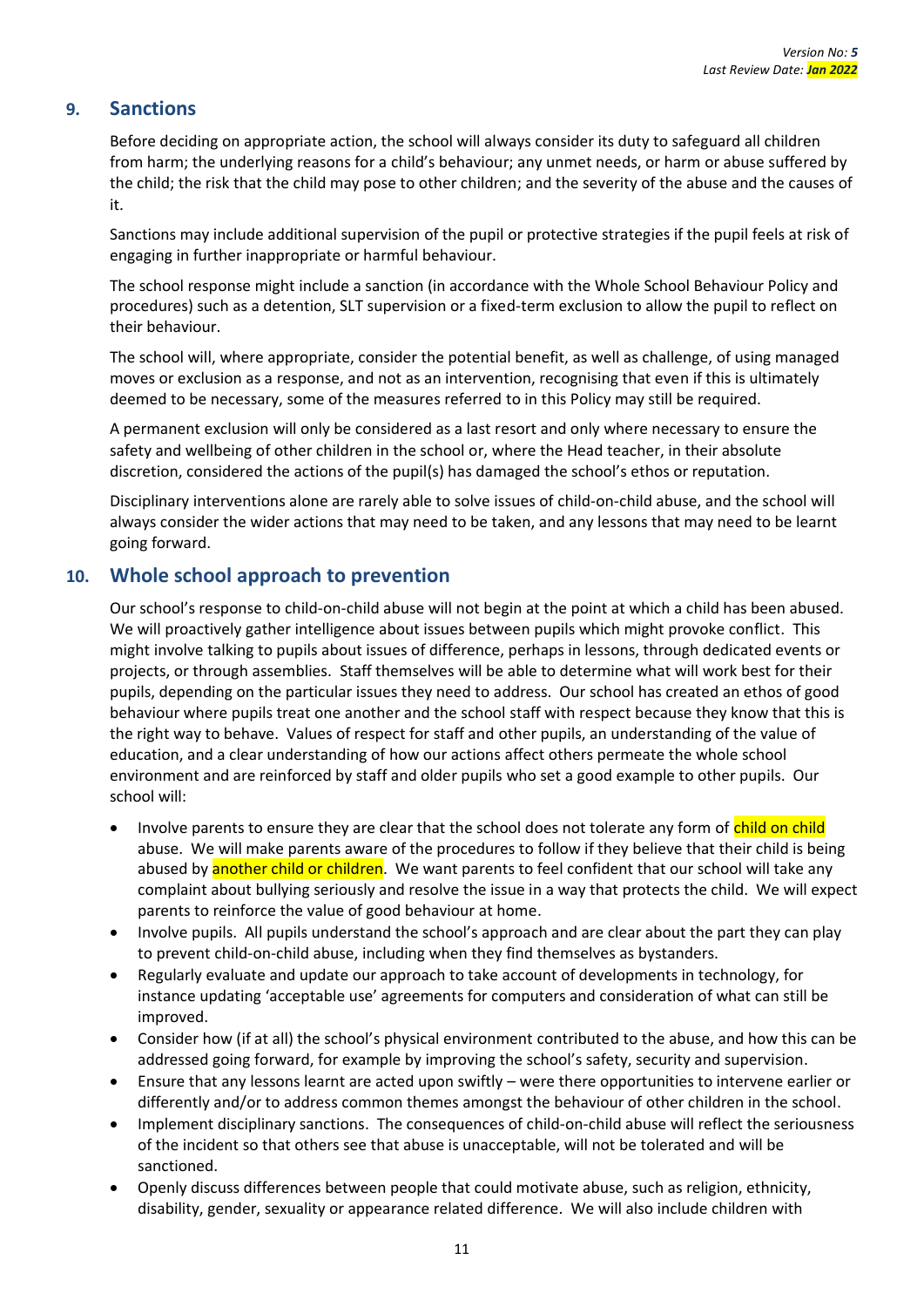different family situations, such as looked after children or those with caring responsibilities and those from a migrant or travelling community. We teach children that using any prejudice-based language is unacceptable.

- Provide effective staff training on how to deal with child-on-child abuse. All school staff (paid and unpaid) understand the principles and purpose of the school's Policy and procedures, how to resolve and respond to problems, and where and when to seek support from others in the school;
- Make it easy for pupils to report bullying of any description so that they are assured that they will be listened to and that incidents will be acted on. Pupils should feel that they can report abuse which may have occurred outside school including cyber-bullying and the sharing of nude and semi-nude images via the internet or other mobile device.
- Create an inclusive environment where pupils can openly discuss their experiences of child-on-child abuse, without fear of further abuse or discrimination.
- Recognise that some children with special educational needs or disabilities may lack the social or communication skills to report child-on-child abuse incidents and we ensure our training builds in regular awareness of this.
- Frequently address the impact of abuse within the school and what constitutes appropriate, safe and acceptable behaviour with our children and staff.

# <span id="page-18-0"></span>**11. References**

The following documents were used in the creation of this Policy and procedures and should be read in conjunction with this Policy.

- [Keeping Children Safe in Education](https://assets.publishing.service.gov.uk/government/uploads/system/uploads/attachment_data/file/892394/Keeping_children_safe_in_education_2020.pdf) Rev September 2021 (DfE)
- [Sexual Violence and sexual harassment between children in schools and colleges](https://www.gov.uk/government/publications/sexual-violence-and-sexual-harassment-between-children-in-schools-and-colleges) Rev Sept 2021 (DfE)
- [Information sharing: Advice for practitioners providing safeguarding services to children, young people,](https://www.gov.uk/government/publications/safeguarding-practitioners-information-sharing-advice)  [parents and carers](https://www.gov.uk/government/publications/safeguarding-practitioners-information-sharing-advice) – Rev July 2018 (HM Government)
- [Working together to Safeguard Children](https://www.gov.uk/government/publications/working-together-to-safeguard-children--2) July 2018 (HM Government)
- Sharing nudes and semi-nudes [advice for education settings and responding to incidents](https://assets.publishing.service.gov.uk/government/uploads/system/uploads/attachment_data/file/947545/UKCIS_sharing_nudes_and_semi_nudes_advice_for_education_settings_V2.pdf) December 2020 (UKCIS)
- [Searching, screening and confiscation](https://assets.publishing.service.gov.uk/government/uploads/system/uploads/attachment_data/file/674416/Searching_screening_and_confiscation.pdf) January 2018 (DfE)
- [When to call the Police: guidance for schools](https://www.npcc.police.uk/documents/Children%20and%20Young%20people/When%20to%20call%20police%20guidance%20for%20schools%20and%20colleges.pdf) February 2020 (NPCC)